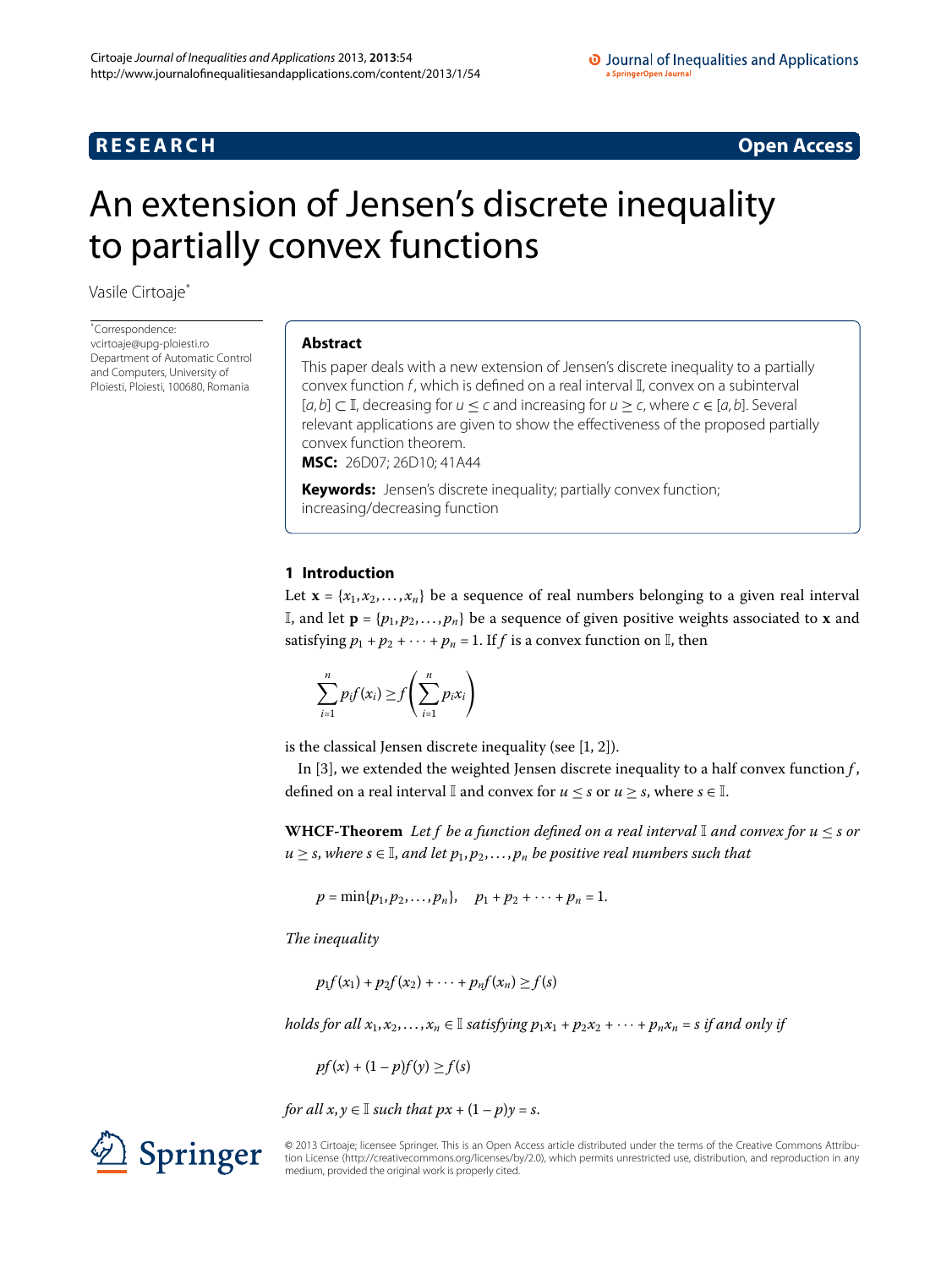For the particular case  $p_1 = p_2 = \cdots = p_n = 1/n$ , from the weighted half convex function theorem, we get the half convex function theorem (see  $[4, 5]$  $[4, 5]$  $[4, 5]$ ).

**HCF-Theorem** Let f be a function defined on a real interval  $\mathbb{I}$  and convex for  $u \leq s$  or  $u > s$ , where  $s \in \mathbb{I}$ . The inequality

$$
f(x_1)+f(x_2)+\cdots+f(x_n)\geq nf(s)
$$

*holds for all*  $x_1, x_2, \ldots, x_n \in \mathbb{I}$  *satisfying*  $x_1 + x_2 + \cdots + x_n =$  *ns if and only if* 

$$
f(x) + (n-1)f(y) \geq nf(s)
$$

*for all*  $x, y \in I$  *which satisfy*  $x + (n-1)y = ns$ .

Applying HCF-Theorem and WHCF-Theorem to the function *f* defined by  $f(u) = g(e^u)$ and replacing *s* by ln *r*, *x* by ln *x*, *y* by ln *y*, and each  $x_i$  by ln  $a_i$  for  $i = 1, 2, ..., n$ , we get the following corollaries, respectively.

**HCF-Corollary** *Let g be a function defined on a positive interval* I *such that the function f* defined by  $f(u) = g(e^u)$  is convex for  $e^u \le r$  or  $e^u \ge r$ , where  $r \in \mathbb{I}$ . The inequality

 $g(a_1) + g(a_2) + \cdots + g(a_n) \ge ng(r)$ 

*holds for all*  $a_1, a_2, \ldots, a_n \in \mathbb{I}$  *satisfying*  $a_1 a_2 \cdots a_n = r^n$  *if and only if* 

 $g(a) + (n-1)g(b) \ge n g(r)$ 

*for all*  $a, b \in \mathbb{I}$  *which satisfy*  $ab^{n-1} = r^n$ .

**WHCF-Corollary** *Let g be a function defined on a positive interval*I*such that the function f* defined by  $f(u) = g(e^u)$  is convex for  $e^u \leq r$  or  $e^u \geq r$ , where  $r \in \mathbb{I}$ , and let  $p_1, p_2, \ldots, p_n$  be *positive real numbers such that*

 $p = \min\{p_1, p_2, \ldots, p_n\}, \quad p_1 + p_2 + \cdots + p_n = 1.$ 

*The inequality*

 $p_1g(a_1) + p_2g(a_2) + \cdots + p_ng(a_n) \geq g(r)$ 

*holds for all*  $a_1, a_2, \ldots, a_n \in \mathbb{I}$  *satisfying*  $a_1^{p_1} a_2^{p_2} \cdots a_n^{p_n} = r$  *if and only if* 

 $pg(a) + (1-p)g(b) \ge g(r)$ 

*for all*  $a, b \in \mathbb{I}$  *such that*  $a^p b^{1-p} = r$ .

In this paper, we will use HCF-Theorem and WHCF-Theorem to extend Jensen's inequality to partially convex functions, which are defined on a real interval  $\mathbb I$  and convex only on a subinterval  $[a, b] \subset \mathbb{I}$ .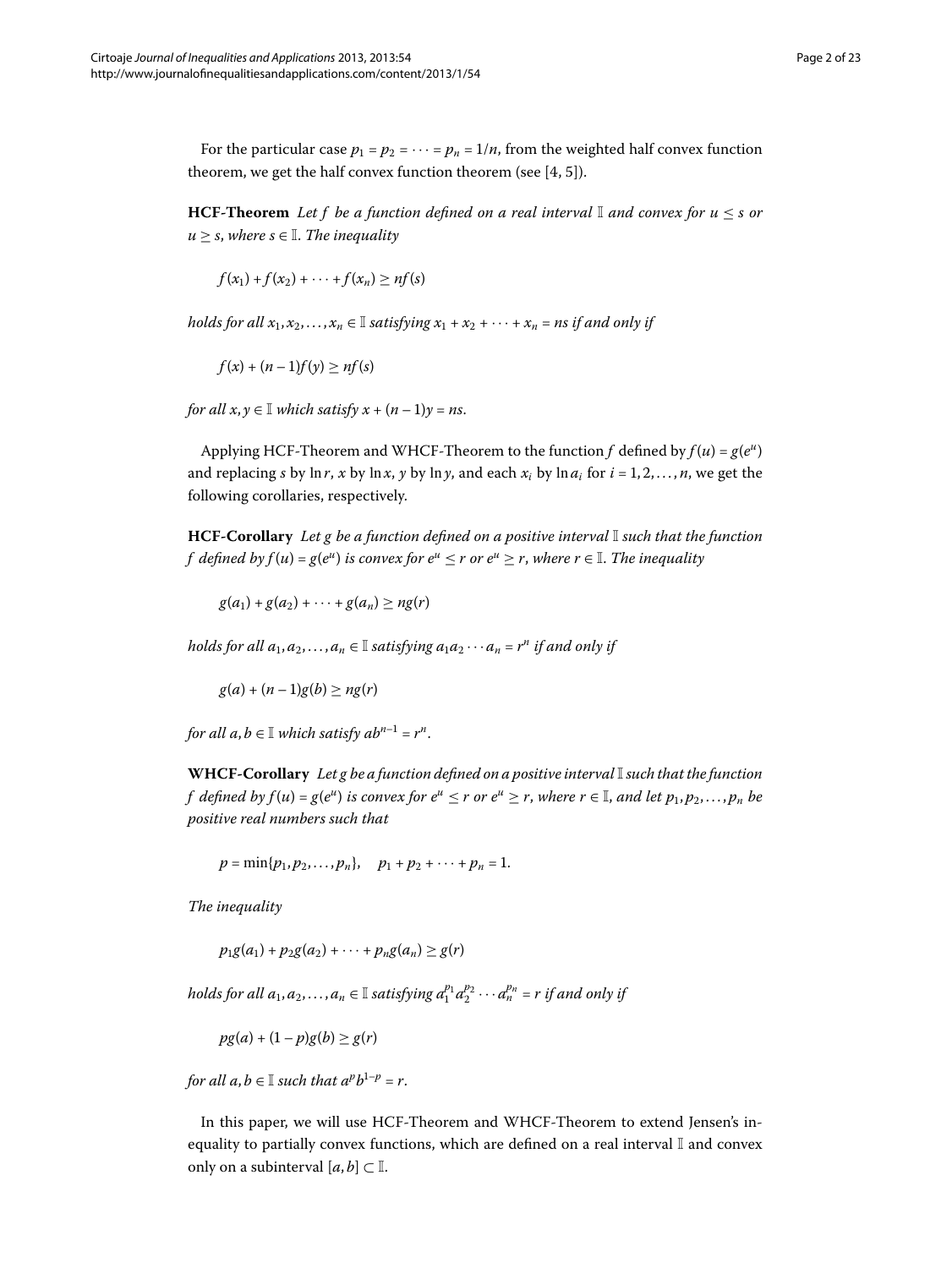<span id="page-2-0"></span>**Remark 1.1** Clearly, HCF-Theorem is a particular case of WHCF-Theorem. However, we posted here the both theorems because HCF-Theorem is much more useful to prove many inequalities of extended Jensen type.

**Remark 1.2** Actually, in HCF-Theorem and WHCF-Theorem, it suffices to consider that

 $x \geq s \geq y$ 

when *f* is convex for  $u \leq s$ , and

 $x \leq s \leq y$ 

when  $f$  is convex for  $u > s$  (see [3[\]](#page-22-2)). Also, in HCF-Corollary and WHCF-Corollary, it suffices to consider that

 $a > r > b$ 

when *f* is convex for  $e^u \leq r$ , and

 $a < r < b$ 

when *f* is convex for  $e^u > r$ .

#### **2 Main results**

The main results of the paper are given by the following two theorems: partially convex function theorem (PCF-Theorem) and weighted partially convex function theorem (WPCF-Theorem).

**PCF-Theorem** Let f be a function defined on a real interval I, decreasing for  $u \leq s_0$  and *increasing for*  $u \geq s_0$ *, where*  $s_0 \in \mathbb{I}$ . In addition, assume that f is convex on  $[s_0, s]$  or  $[s, s_0]$ , *where*  $s \in \mathbb{I}$ *. The inequality* 

 $f(x_1) + f(x_2) + \cdots + f(x_n) \geq nf(s)$ 

*holds for all*  $x_1, x_2, ..., x_n \in \mathbb{I}$  *satisfying*  $x_1 + x_2 + \cdots + x_n =$  *ns if and only if* 

 $f(x) + (n-1)f(y) \ge nf(s)$ 

*for all*  $x, y \in \mathbb{I}$  *which satisfy*  $x + (n-1)y = ns$ .

**WPCF-Theorem** Let f be a function defined on a real interval  $\mathbb{I}$ , decreasing for  $u \leq s_0$  and *increasing for*  $u \geq s_0$ *, where*  $s_0 \in \mathbb{I}$ *, and let*  $p_1, p_2, \ldots, p_n$  *be positive real numbers such that* 

 $p = \min\{p_1, p_2, \ldots, p_n\}, \quad p_1 + p_2 + \cdots + p_n = 1.$ 

*In addition, assume that f is convex on*  $[s_0, s]$  *or*  $[s, s_0]$ *, where*  $s \in \mathbb{I}$ *. The inequality* 

 $p_1 f(x_1) + p_2 f(x_2) + \cdots + p_n f(x_n) \ge f(s)$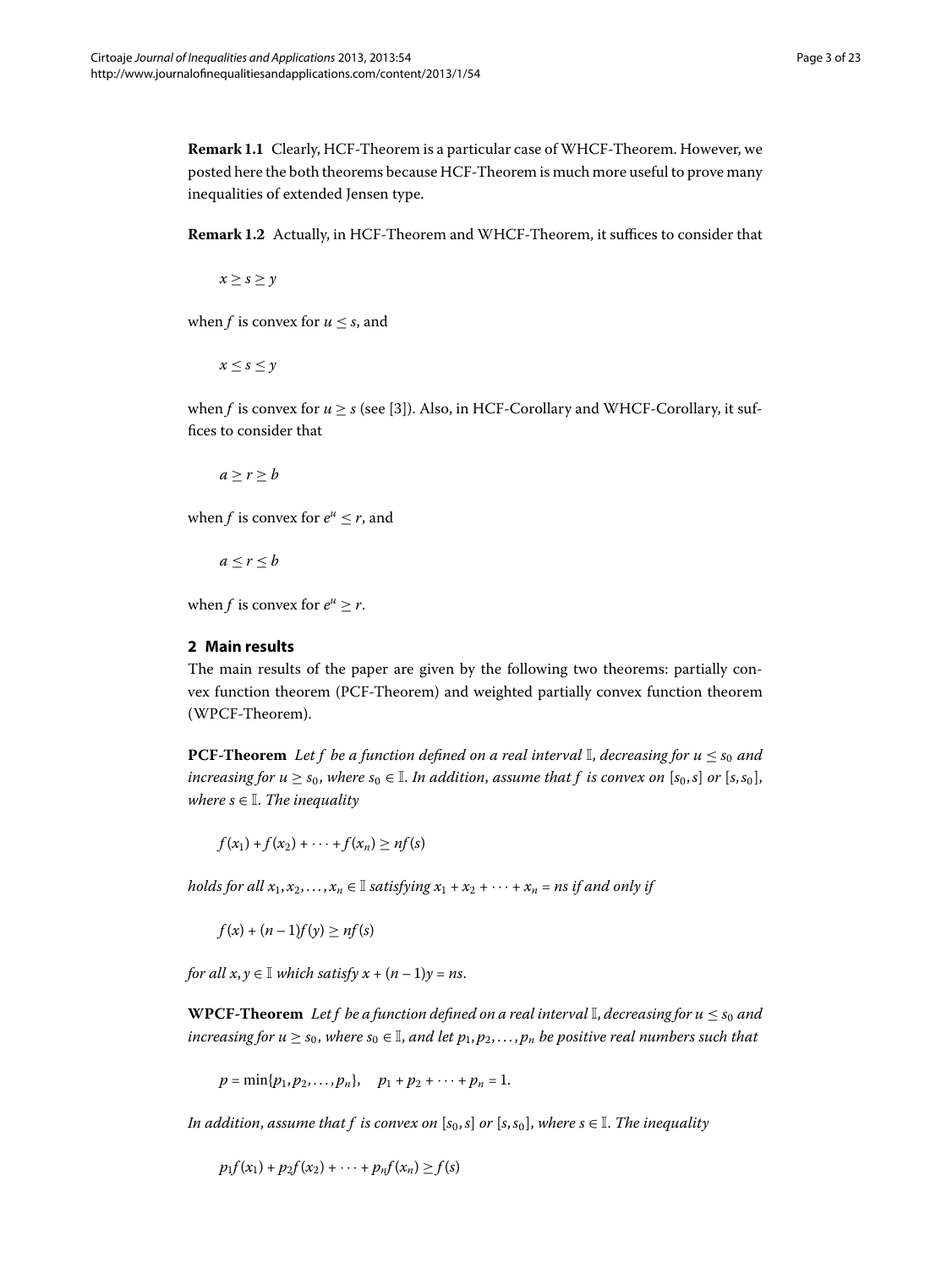*holds for all*  $x_1, x_2, \ldots, x_n \in \mathbb{I}$  *satisfying*  $p_1x_1 + p_2x_2 + \cdots + p_nx_n = s$  *if and only if* 

$$
pf(x) + (1 - p)f(y) \ge f(s)
$$

*for all*  $x, y \in \mathbb{I}$  *such that*  $px + (1 - p)y = s$ .

Applying PCF-Theorem and WPCF-Theorem to the function *f* defined by  $f(u) = g(e^u)$ and replacing  $s_0$  by  $\ln r_0$ , *s* by  $\ln r$ , *x* by  $\ln x$ , *y* by  $\ln y$ , and each  $x_i$  by  $\ln a_i$  for  $i = 1, 2, \ldots, n$ , we get the following corollaries, respectively.

**PCF-Corollary** *Let g be a function defined on a positive interval*  $\mathbb{I}$ , *decreasing for*  $t \leq r_0$ *and increasing for t*  $\geq$  *r*<sub>0</sub>, *where r*<sub>0</sub>  $\in$  *I*. *In addition, assume that the function f defined by f*(*u*) = *g*(*e*<sup>*u*</sup>) *is convex for*  $r_0 \le e^u \le r$  *or*  $r \le e^u \le r_0$ *, where*  $r \in \mathbb{I}$ *. The inequality* 

 $g(a_1) + g(a_2) + \cdots + g(a_n) > n g(r)$ 

*holds for all*  $a_1, a_2, \ldots, a_n \in \mathbb{I}$  *satisfying*  $a_1 a_2 \cdots a_n = r^n$  *if and only if* 

 $g(a) + (n-1)g(b) \ge n g(r)$ 

*for all*  $a, b \in \mathbb{I}$  *which satisfy*  $ab^{n-1} = r^n$ *.* 

**WPCF-Corollary** *Let g be a function defined on a positive interval*  $\mathbb{I}$ , *decreasing for*  $t \leq r_0$ *and increasing for t*  $\geq r_0$ , *where*  $r_0 \in \mathbb{I}$ , *and let*  $p_1, p_2, \ldots, p_n$  *be positive real numbers such that*

 $p = \min\{p_1, p_2, \ldots, p_n\}, \quad p_1 + p_2 + \cdots + p_n = 1.$ 

*In addition, assume that the function f defined by*  $f(u) = g(e^u)$  *is convex for*  $r_0 \le e^u \le r$  *or*  $r < e^u < r_0$ , where  $r \in \mathbb{I}$ . The inequality

 $p_1g(a_1) + p_2g(a_2) + \cdots + p_ng(a_n) \geq g(r)$ 

<span id="page-3-0"></span>*holds for all*  $a_1, a_2, ..., a_n \in \mathbb{I}$  *satisfying*  $a_1^{p_1}a_2^{p_2} \cdots a_n^{p_n} = r$  *if and only if* 

 $pg(a) + (1-p)g(b) \ge g(r)$ 

*for all a, b*  $\in$  *I such that*  $a^p b^{1-p} = r$ *.* 

In order to prove WPCF-Theorem, we need the following lemmas.

**Lemma 2.1** Let f be a function defined on a real interval  $\mathbb{I}$ , decreasing for  $u \leq s_0$  and *increasing for*  $u \geq s_0$ *, where*  $s_0 \in \mathbb{I}$ *, and let*  $p_1, p_2, \ldots, p_n$  *be positive real numbers such that* 

 $p_1 + p_2 + \cdots + p_n = 1.$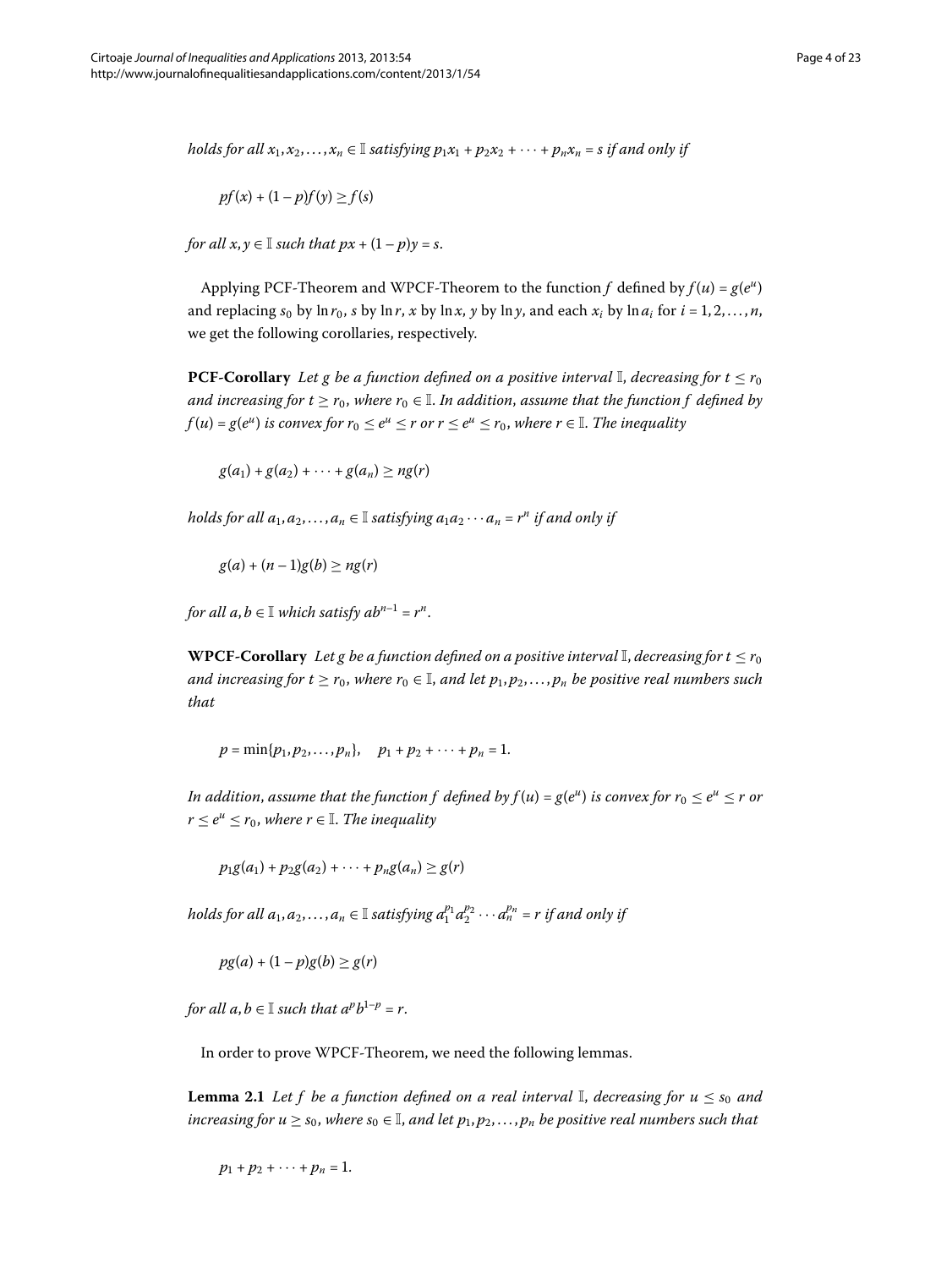*For*  $s \in \mathbb{I}$ ,  $s \geq s_0$ , *if the inequality* 

$$
p_1f(x_1)+p_2f(x_2)+\cdots+p_nf(x_n)\geq f(s)
$$

<span id="page-4-0"></span>*holds for all*  $x_1, x_2, ..., x_n \in \mathbb{I}$  *such that* 

 $x_1, x_2, \ldots, x_n \ge s_0$ ,  $p_1x_1 + p_2x_2 + \cdots + p_nx_n = s$ ,

*then it holds for all*  $x_1, x_2, \ldots, x_n \in \mathbb{I}$  *such that* 

 $p_1x_1 + p_2x_2 + \cdots + p_nx_n = s.$ 

**Lemma 2.2** Let f be a function defined on a real interval  $\mathbb{I}$ , decreasing for  $u \leq s_0$  and *increasing for*  $u \geq s_0$ *, where*  $s_0 \in \mathbb{I}$ , *and let*  $p_1, p_2, \ldots, p_n$  *be positive real numbers such that* 

 $p_1 + p_2 + \cdots + p_n = 1.$ 

*For*  $s \in \mathbb{I}$ ,  $s \leq s_0$ , *if the inequality* 

 $p_1 f(x_1) + p_2 f(x_2) + \cdots + p_n f(x_n) \ge f(s)$ 

*holds for all*  $x_1, x_2, ..., x_n \in \mathbb{I}$  *such that* 

 $x_1, x_2, \ldots, x_n \leq s_0$ ,  $p_1x_1 + p_2x_2 + \cdots + p_nx_n = s$ ,

*then it holds for all*  $x_1, x_2, \ldots, x_n \in \mathbb{I}$  *such that* 

 $p_1x_1 + p_2x_2 + \cdots + p_nx_n = s.$ 

Notice that in the case  $s \geq s_0$ , WPCF-Theorem follows immediately from Lemma 2[.](#page-3-0)1 and WHCF-Theorem applied to the interval

 $\mathbb{I}_0 = \{u \in \mathbb{I} \mid u \geq s_0\},\$ 

<span id="page-4-1"></span>because *f* is convex for  $u \in I_0$ ,  $u \leq s$ . Also, in the case  $s \leq s_0$ , WPCF-Theorem follows immediately from Lemma 2[.](#page-4-0)2 and WHCF-Theorem applied to the interval

$$
\mathbb{I}_0 = \{u \in \mathbb{I} \mid u \leq s_0\},\
$$

because *f* is convex for  $u \in I_0$ ,  $u \geq s$ .

**Remark 2.3** According to Remark 1.2, it suffices to consider in PCF-Theorem and WPCF-Theorem that

 $x \geq s \geq y$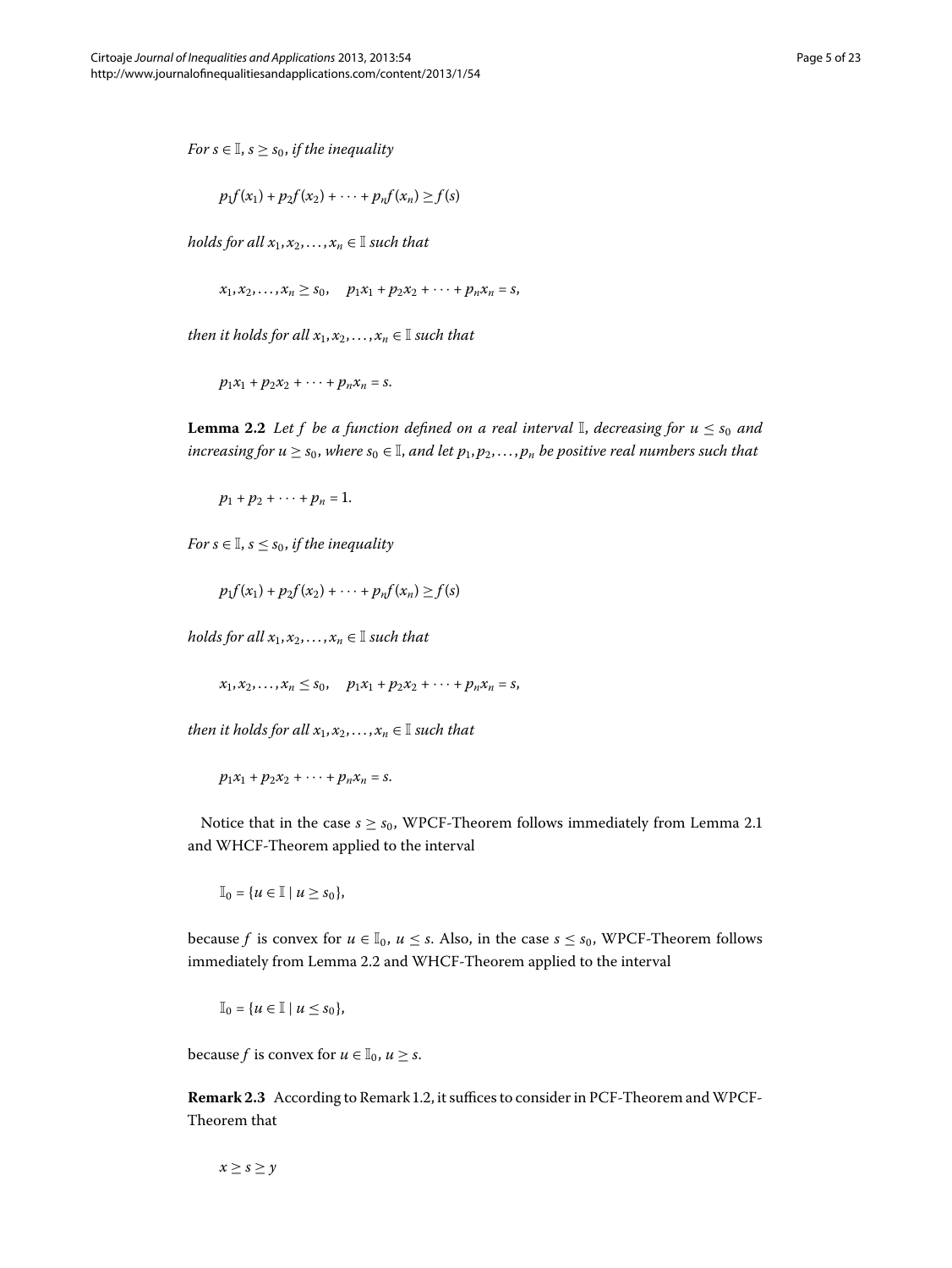when *f* is convex on  $[s_0, s]$ , and

 $x < s < y$ 

when *f* is convex on [s, s<sub>0</sub>]. Also, it suffices to consider in PCF-Corollary and WPCF-Corollary that

 $a \geq r \geq b$ 

<span id="page-5-0"></span>when *f* is convex for  $r_0 \le e^u \le r$ , and

$$
a\leq r\leq b
$$

when *f* is convex for  $r \le e^u \le r_0$ .

**Remark 2.4** Let us denote

$$
g(u) = \frac{f(u) - f(s)}{u - s}, \qquad h(x, y) = \frac{g(x) - g(y)}{x - y}.
$$

In many applications, it is useful to replace the hypothesis

 $pf(x) + (1 - p)f(y) \ge f(s)$ 

in WHCF-Theorem and WPCF-Theorem by the equivalent condition:

$$
h(x, y) \geq 0 \ \forall x, y \in \mathbb{I}, \quad px + (1 - p)y = s.
$$

This equivalence is true since

$$
pf(x) + (1 - p)f(y) - f(s) = p[f(x) - f(s)] + (1 - p)[f(y) - f(s)]
$$
  
=  $p(x - s)g(x) + (1 - p)(y - s)g(y)$   
=  $p(1 - p)(x - y)[g(x) - g(y)]$   
=  $p(1 - p)(x - y)^{2}h(x, y).$ 

In the particular case  $p_1 = p_2 = \cdots = p_n = 1/n$ , this condition becomes

$$
h(x, y) \geq 0 \ \forall x, y \in \mathbb{I}, \quad x + (n-1)y = ns.
$$

**Remark 2.5** The required inequalities in WHCF-Theorem and WPCF-Theorem turn into equalities for  $x_1 = x_2 = \cdots = x_n = s$ . In addition, on the assumption that

$$
p=\min\{p_1,p_2,\ldots,p_n\},\,
$$

the equality also holds for  $x_1 = x$  and  $x_2 = \cdots = x_n = y$  if there exist  $x, y \in \mathbb{I}, x \neq y$ , such that

$$
px + (1-p)y = s
$$
,  $pf(x) + (1-p)f(y) = f(s)$ .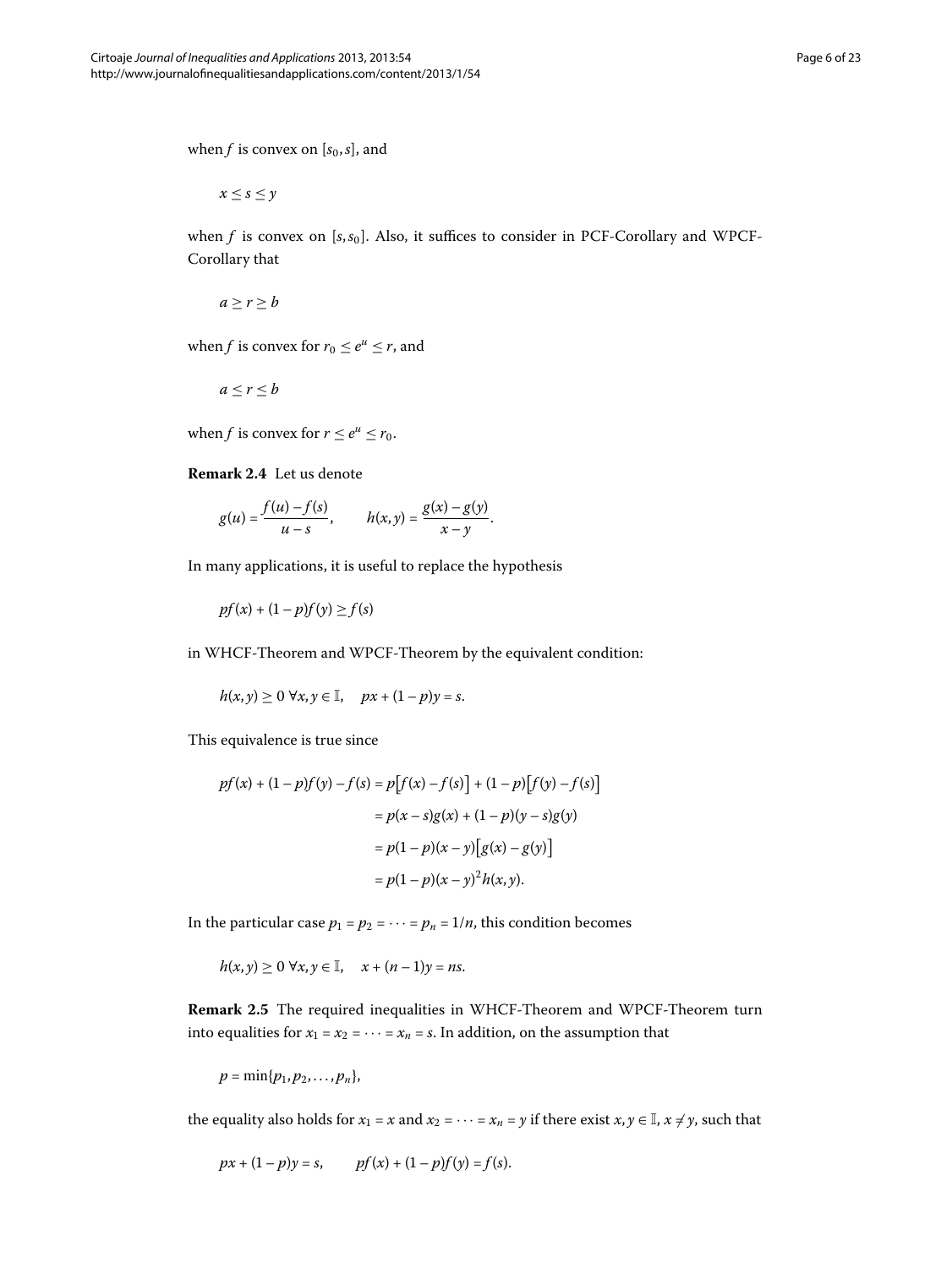#### **3 Proof of lemmas**

*Proof of Lemma* 2[.](#page-3-0)1 For  $i = 1, 2, ..., n$ , define the numbers  $\gamma_i \in \mathbb{I}$  as

$$
y_i = \begin{cases} s_0, & x_i \le s_0, \\ x_i, & x_i > s_0. \end{cases}
$$

Since  $y_i \ge x_i$  for  $i = 1, 2, ..., n$ , we have

$$
p_1y_1 + p_2y_2 + \cdots + p_ny_n \ge p_1x_1 + p_2x_2 + \cdots + p_nx_n = s.
$$

In addition, since  $f(y_i) \leq f(x_i)$  for  $x_i \leq s_0$  and  $f(y_i) = f(x_i)$  for  $x_i > s_0$ , we have  $f(y_i) \leq f(x_i)$ for  $i = 1, 2, \ldots, n$ , and hence

$$
p_1f(y_1)+p_2f(y_2)+\cdots+p_nf(y_n)\leq p_1f(x_1)+p_2f(x_2)+\cdots+p_nf(x_n).
$$

Thus, it suffices to show that

$$
p_1f(y_1)+p_2f(y_2)+\cdots+p_nf(y_n)\geq f(s)
$$

for all  $y_1, y_2,..., y_n \ge s_0$  such that  $p_1y_1 + p_2y_2 + \cdots + p_ny_n \ge s$ . By hypothesis, this inequality is true for  $y_1, y_2,..., y_n \ge s_0$  and  $p_1y_1 + p_2y_2 + \cdots + p_ny_n = s$ . Since *f* is increasing for  $u \in \mathbb{I}$ , *u* ≥ *s*<sub>0</sub>, the more we have  $p_1 f(y_1) + p_2 f(y_2) + \cdots + p_n f(y_n) ≥ f(s)$  for  $y_1, y_2, \ldots, y_n ≥ s_0$  and  $p_1y_1 + p_2y_2 + \cdots + p_ny_n \geq s.$ 

*Proof of Lemma* 2[.](#page-4-0)2 For  $i = 1, 2, ..., n$ , define the numbers  $y_i \in \mathbb{I}$  as follows:

$$
y_i = \begin{cases} x_i, & x_i \leq s_0, \\ s_0, & x_i > s_0. \end{cases}
$$

We have  $y_i \leq s_0$ ,  $y_i \leq x_i$  and  $f(y_i) \leq f(x_i)$  for  $i = 1, 2, ..., n$ . Therefore,

$$
p_1y_1 + p_2y_2 + \cdots + p_ny_n \leq p_1x_1 + p_2x_2 + \cdots + p_nx_n = s
$$

and

$$
p_1f(y_1)+p_2f(y_2)+\cdots+p_nf(y_n)\leq p_1f(x_1)+p_2f(x_2)+\cdots+p_nf(x_n).
$$

Thus, it suffices to show that

$$
p_1f(y_1)+p_2f(y_2)+\cdots+p_nf(y_n)\geq f(s)
$$

for all  $y_1, y_2,..., y_n \leq s_0$  such that  $p_1y_1 + p_2y_2 + \cdots + p_ny_n \leq s$ . By hypothesis, this inequality is true for  $y_1, y_2, \ldots, y_n \leq s_0$  and  $p_1y_1 + p_2y_2 + \cdots + p_ny_n = s$ . Since *f* is decreasing for  $u \in \mathbb{I}$ ,  $u \le s_0$ , we have also  $p_1 f(y_1) + p_2 f(y_2) + \cdots + p_n f(y_n) \ge f(s)$  for  $y_1, y_2, \ldots, y_n \le s_0$  and  $p_1 y_1 + p_2 y_2 + \cdots + p_n y_n$  $p_2y_2 + \cdots + p_ny_n \leq s.$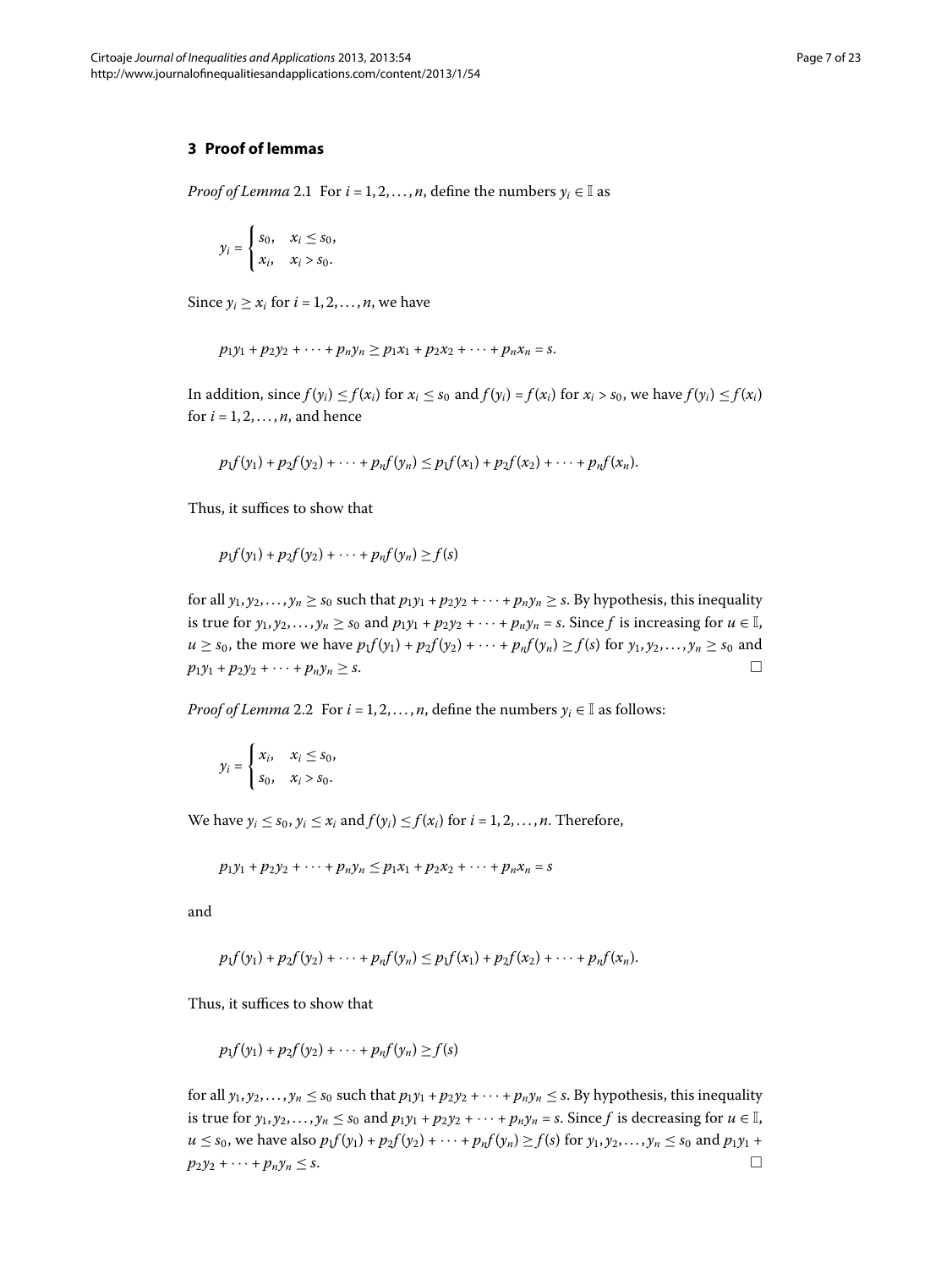#### **4 Applications**

**Application 4.1** Let  $x_1, x_2, ..., x_n \ge \frac{-n}{n-2}$  ( $n \ge 3$ ) such that

$$
x_1 + x_2 + \cdots + x_n = n.
$$

$$
If k \ge \frac{n(3n-4)}{(n-2)^2}, then
$$
  

$$
\frac{1-x_1}{k+x_1^2} + \frac{1-x_2}{k+x_2^2} + \dots + \frac{1-x_n}{k+x_n^2} \ge 0,
$$

*with equality for*  $x_1 = x_2 = \cdots = x_n = 1$ , and also for  $x_1 = \frac{-n}{n-2}$  and  $x_2 = \cdots = x_n = \frac{n}{n-2}$  (or any *cyclic permutation*).

*Proof* Rewrite the desired inequality as

$$
f(x_1)+f(x_2)+\cdots+f(x_n)\geq nf(s),
$$

where

$$
s = 1,
$$
  
\n $f(u) = \frac{1 - u}{k + u^2}, \quad u \in \mathbb{I} = \left[\frac{-n}{n - 2}, \frac{n(2n - 3)}{n - 2}\right].$ 

We have

$$
f'(u) = \frac{u^2 - 2u - k}{(u^2 + k)^2},
$$

$$
f''(u) = \frac{2f_1(u)}{(u^2 + k)^3},
$$

where

$$
f_1(u) = -u^3 + 3u^2 + 3ku - k = (k+1)(3u-1) - (u-1)^3.
$$

There are two cases to consider.

Case 1:  $\sqrt{k+1} \ge \frac{2(n-1)^2}{n-2}$ . For  $u \in \mathbb{I}$ ,  $u \ge 1$ , we have

$$
f_1(u) > (k+1)(u-1) - (u-1)^3 = (u-1)[k+1-(u-1)^2] \ge 0,
$$

since

$$
u-1 \le \frac{n(2n-3)}{n-2} - 1 = \frac{2(n-1)^2}{n-2} \le \sqrt{k+1}.
$$

Therefore, *f* is convex for  $u \in I$ ,  $u \ge 1$ . By HCF-Theorem, we only need to show that  $f(x)$  +  $(n-1)f(y) \ge nf(1)$  for all  $x, y \in \mathbb{I}$  which satisfy  $x + (n-1)y = n$ . According to Remark 2.4, this is true if  $h(x, y) \ge 0$  for  $x, y \in \mathbb{I}$  and  $x + (n-1)y = n$ , where

$$
h(x,y) = \frac{g(x) - g(y)}{x - y}, \qquad g(u) = \frac{f(u) - f(1)}{u - 1}.
$$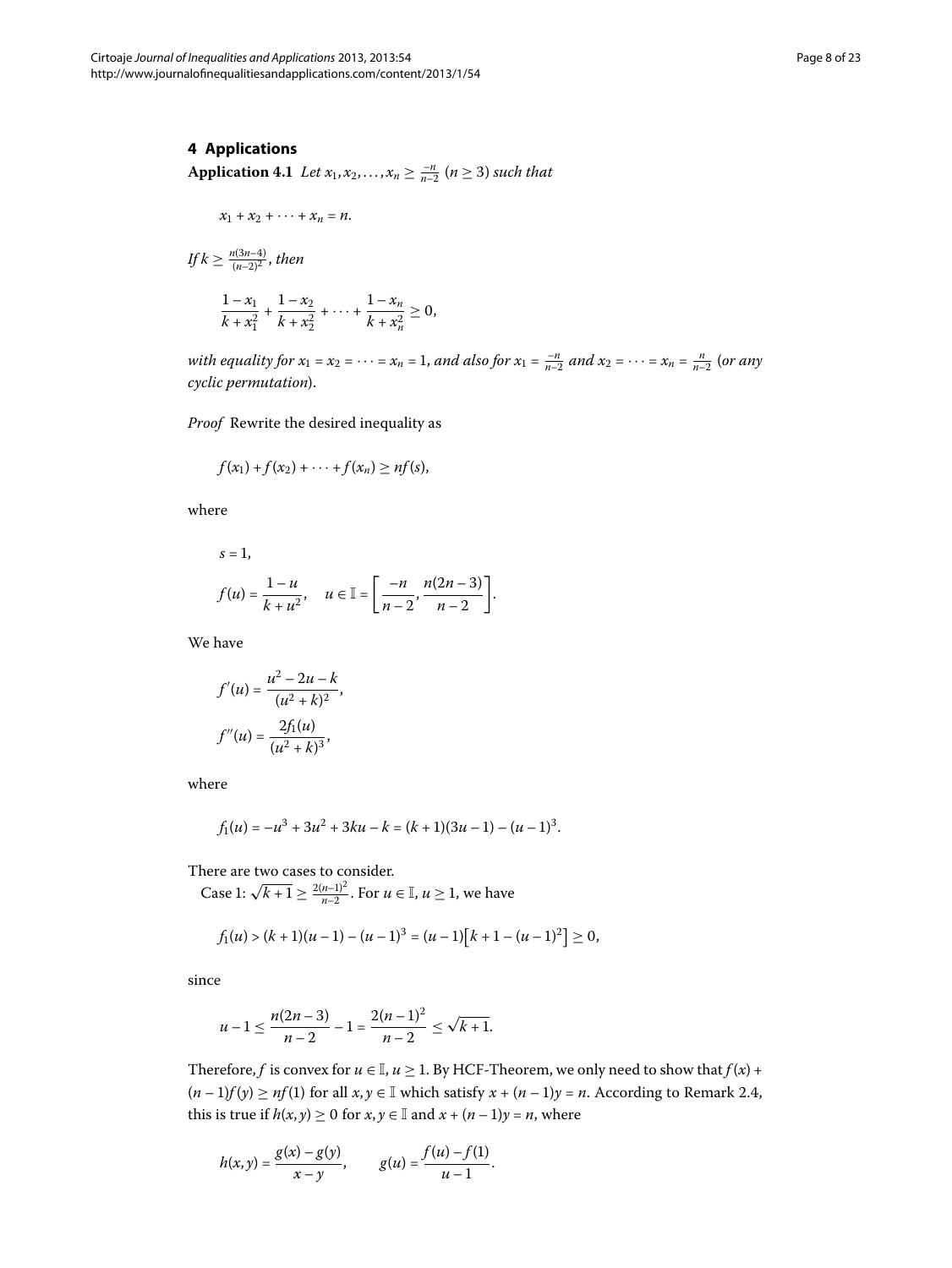Indeed, we have

$$
g(u) = \frac{-1}{u^2 + k}
$$

and

$$
h(x,y)=\frac{x+y}{(x^2+k)(y^2+k)}=\frac{n+(n-2)x}{(n-1)(x^2+k)(y^2+k)}\geq 0.
$$

Case 2:  $\frac{2(n-1)}{n-2} \le \sqrt{k+1} < \frac{2(n-1)^2}{n-2}$ . Since

$$
1-\sqrt{1+k} \leq \frac{-n}{n-2}
$$

and

$$
1 + \sqrt{1 + k} < 1 + \frac{2(n-1)^2}{n-2} = \frac{n(2n-3)}{n-2},
$$

from the expression of *f'* it follows that *f* is decreasing on  $\left[\frac{-n}{n-2}, s_0\right]$  and increasing on  $[s_0, \frac{n(2n-3)}{n-2}]$ , where

$$
s_0 = 1 + \sqrt{k+1} > 1.
$$

On the other hand, for  $u \in [1, s_0]$ , we have

$$
f_1(u) > (k+1)(u-1) - (u-1)^3 = (u-1)[k+1-(u-1)^2] \ge 0,
$$

since

$$
u-1\leq s_0-1=\sqrt{k+1}.
$$

Thus, *f* is convex on [1, *s*<sub>0</sub>]. By PCF-Theorem, we only need to show that  $f(x) + (n-1)f(y) \ge$ *nf* (1) for all *x*, *y* ∈ I such that *x* +  $(n-1)y = n$ . We have proved this before (at Case 1).  $\Box$ 

**Application 4.2** *If*  $x_1, x_2, ..., x_n$  ( $n \ge 3$ ) *are real numbers such that* 

$$
x_1 + x_2 + \cdots + x_n = n,
$$

 $then [6]$ 

$$
\sum_{i=1}^n \frac{n(n+1)-2x_i}{n^2+(n-2)x_i^2} \leq n,
$$

*with equality for*  $x_1 = x_2 = \cdots = x_n = 1$ , *and also for*  $x_1 = n$  *and*  $x_2 = \cdots = x_n = 0$  (*or any cyclic permutation*).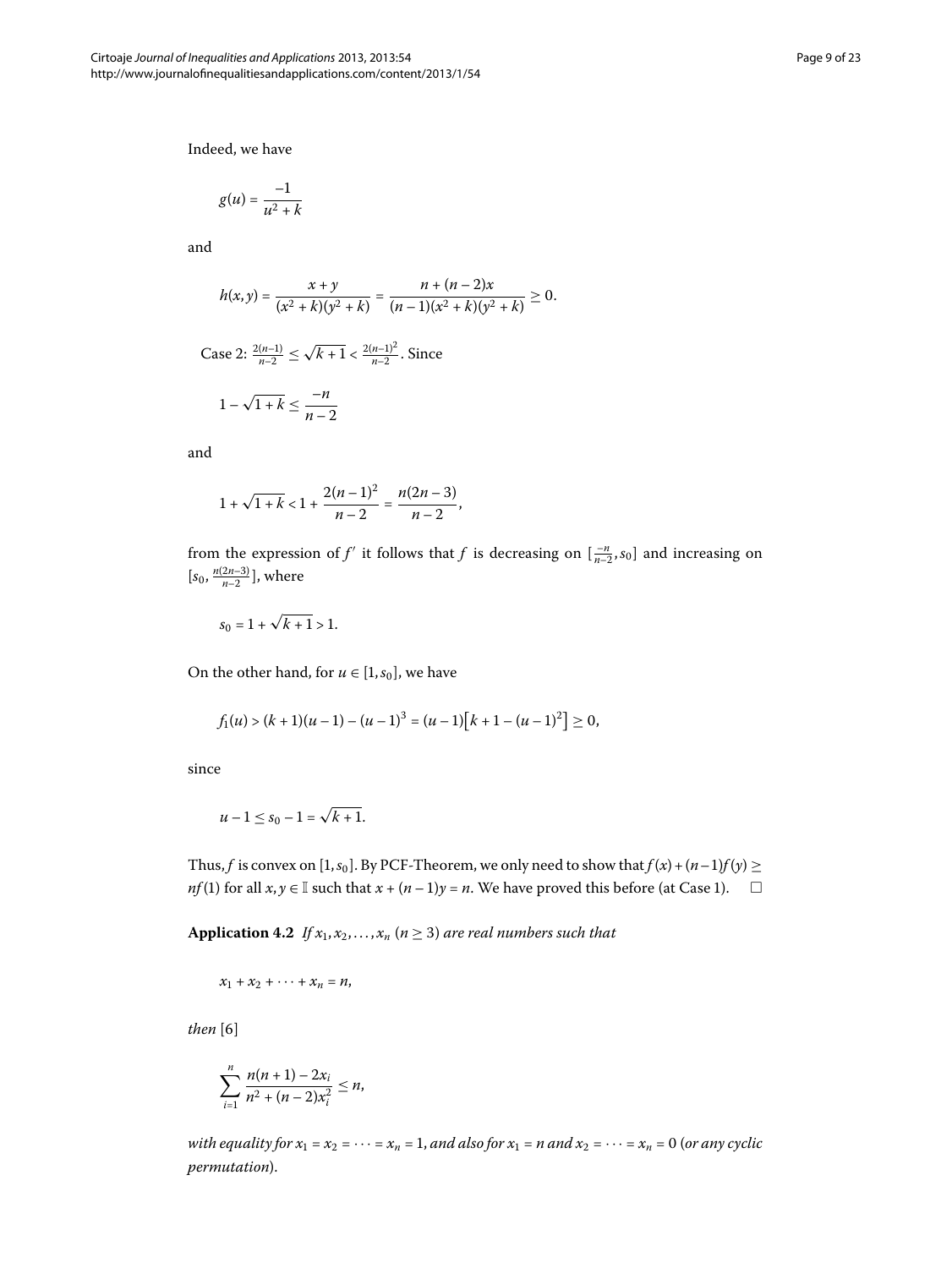*Proof* The desired inequality is true for  $x_1 > \frac{n(n+1)}{2}$  since

$$
\frac{n(n+1)-2x_1}{n^2+(n-2)x_1^2}<0
$$

and

$$
\frac{n(n+1)-2x_i}{n^2+(n-2)x_i^2}<\frac{n}{n-1}, \quad i=2,3,\ldots,n.
$$

Consider further that  $x_1, x_2, ..., x_n \leq \frac{n(n+1)}{2}$  and rewrite the desired inequality as

$$
f(x_1)+f(x_2)+\cdots+f(x_n)\geq nf(s),
$$

where

$$
s = 1,
$$
  
\n
$$
f(u) = \frac{2u - n(n+1)}{(n-2)u^2 + n^2}, \quad u \in \mathbb{I} = \left[\frac{n(3-n^2)}{2}, \frac{n(n+1)}{2}\right].
$$

We have

$$
\frac{f'(u)}{2(n-2)} = \frac{n^2 + n(n+1)u - u^2}{[(n-2)u^2 + n^2]^2}
$$

and

$$
\frac{f''(u)}{2(n-2)}=\frac{f_1(u)}{[(n-2)u^2+n^2]^3},
$$

where

$$
f_1(u) = 2(n-2)u^3 - 3n(n+1)(n-2)u^2 - 2n^2(2n-3)u + n^3(n+1).
$$

From the expression of  $f'$ , it follows that  $f$  is decreasing on  $[\frac{n(3-n^2)}{2}, s_0]$  and increasing on  $[s_0, \frac{n(n+1)}{2}]$ , where

$$
s_0 = \frac{n}{2}(n+1-\sqrt{n^2+2n+5}) \in (-1,0).
$$

On the other hand, for  $-1 \le u \le 1$ , we have

$$
f_1(u) > -2(n-2) - 3n(n+1)(n-2) - 2n^2(2n-3) + n^3(n+1)
$$
  
=  $n^2(n-3)^2 + 4(n+1) > 0$ ,

and hence  $f''(u) > 0$ . Since  $[s_0, s] \subset [-1, 1]$ , f is convex on  $[s_0, s]$ . By PCF-Theorem, we only need to show that  $f(x) + (n-1)f(y) \ge nf(1)$  for all  $x, y \in \mathbb{I}$  which satisfy  $x + (n-1)y = n$ . According to Remark 2[.](#page-5-0)4, this is true if  $h(x, y) \ge 0$  for  $x, y \in \mathbb{I}$  and  $x + (n-1)y = n$ , where

$$
h(x,y) = \frac{g(x) - g(y)}{x - y}, \qquad g(u) = \frac{f(u) - f(1)}{u - 1}.
$$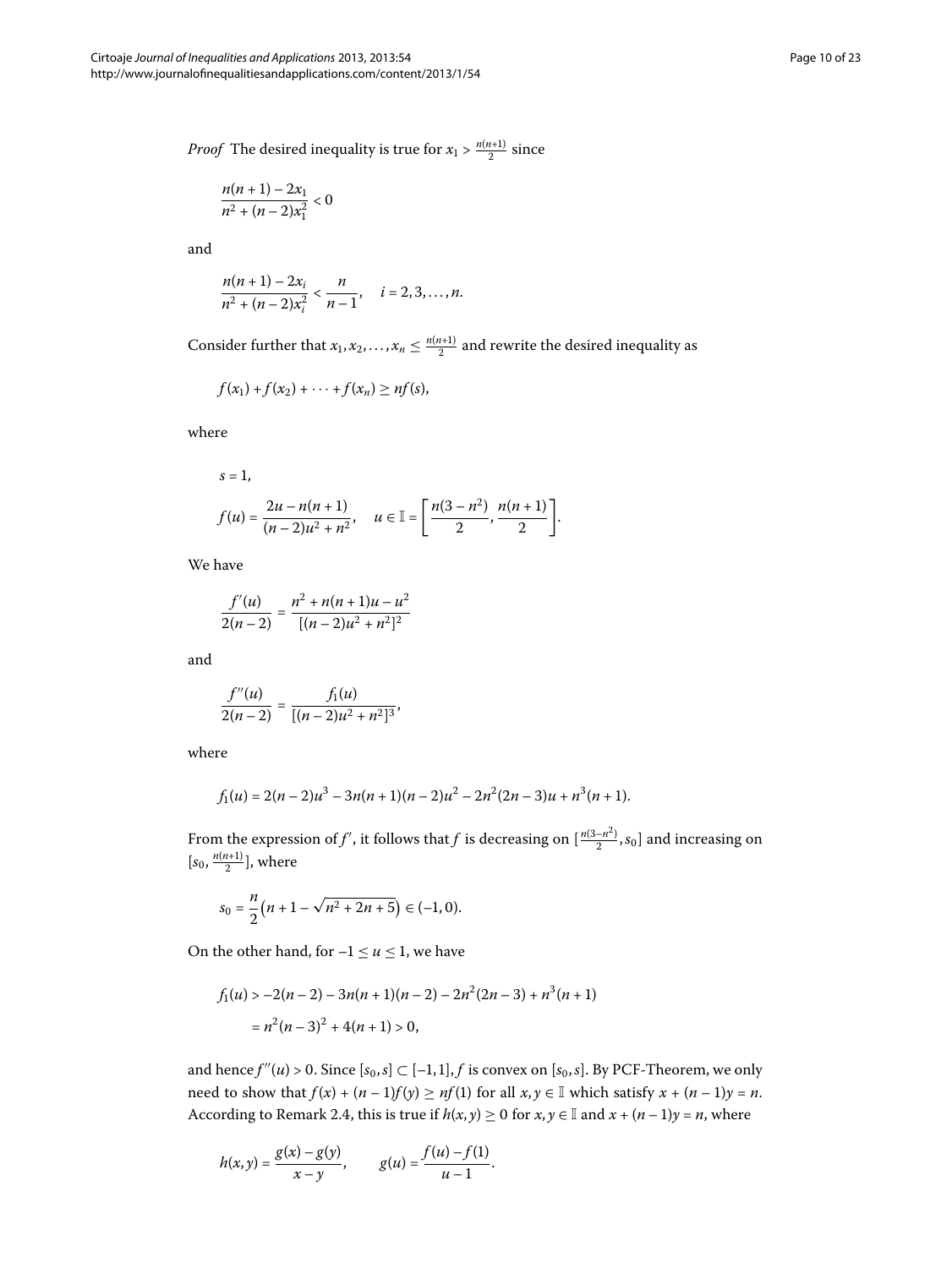Indeed, we have

$$
g(u) = \frac{(n-2)u + n}{(n-2)u^2 + n^2}
$$

and

$$
\frac{h(x,y)}{n-2} = \frac{n^2 - n(x+y) - (n-2)xy}{[(n-2)x^2 + n^2][(n-2)y^2 + n^2]}
$$

$$
= \frac{(n-1)(n-2)y^2}{[(n-2)x^2 + n^2][(n-2)y^2 + n^2]} \ge 0.
$$

**Application 4.3** Let  $x_1, x_2, ..., x_n$  ( $n \ge 2$ ) be positive real numbers such that

$$
x_1 + x_2 + \cdots + x_n \geq n.
$$

*If*  $k > 1$ *, then* [6]

$$
\frac{x_1}{x_1^k + x_2 + \dots + x_n} + \frac{x_2}{x_1 + x_2^k + \dots + x_n} + \dots + \frac{x_n}{x_1 + x_2 + \dots + x_n^k} \le 1,
$$

*with equality for*  $x_1 = x_2 = \cdots = x_n = 1$ .

*Proof* Using the substitutions

$$
s=\frac{x_1+x_2+\cdots+x_n}{n},
$$

and

$$
y_1 = \frac{x_1}{s}
$$
,  $y_2 = \frac{x_2}{s}$ , ...,  $y_n = \frac{x_n}{s}$ ,

the desired inequality becomes

$$
\frac{y_1}{s^{k-1}y_1^k + y_2 + \cdots + y_n} + \cdots + \frac{y_n}{y_1 + y_2 + \cdots + s^{k-1}y_n^k} \le 1,
$$

where  $s \ge 1$  and  $y_1 + y_2 + \cdots + y_n = n$ . Clearly, if this inequality holds for  $s = 1$ , then it holds for any *s*  $\geq$  1. Therefore, we need only to consider the case *s* = 1, when  $x_1 + x_2 + \cdots + x_n = n$ , and the desired inequality is equivalent to

$$
\frac{x_1}{x_1^k - x_1 + n} + \frac{x_2}{x_2^k - x_2 + n} + \dots + \frac{x_n}{x_n^k - x_n + n} \le 1.
$$

There are two cases to consider:  $1 < k \le n + 1$  and  $k > n + 1$ .

Case 1:  $1 < k \le n + 1$ . By Bernoulli's inequality, we have

$$
x_1^k \geq 1 + k(x_1 - 1),
$$

and hence

$$
x_1^k - x_1 + n \ge n - k + 1 + (k - 1)x_1 \ge 0.
$$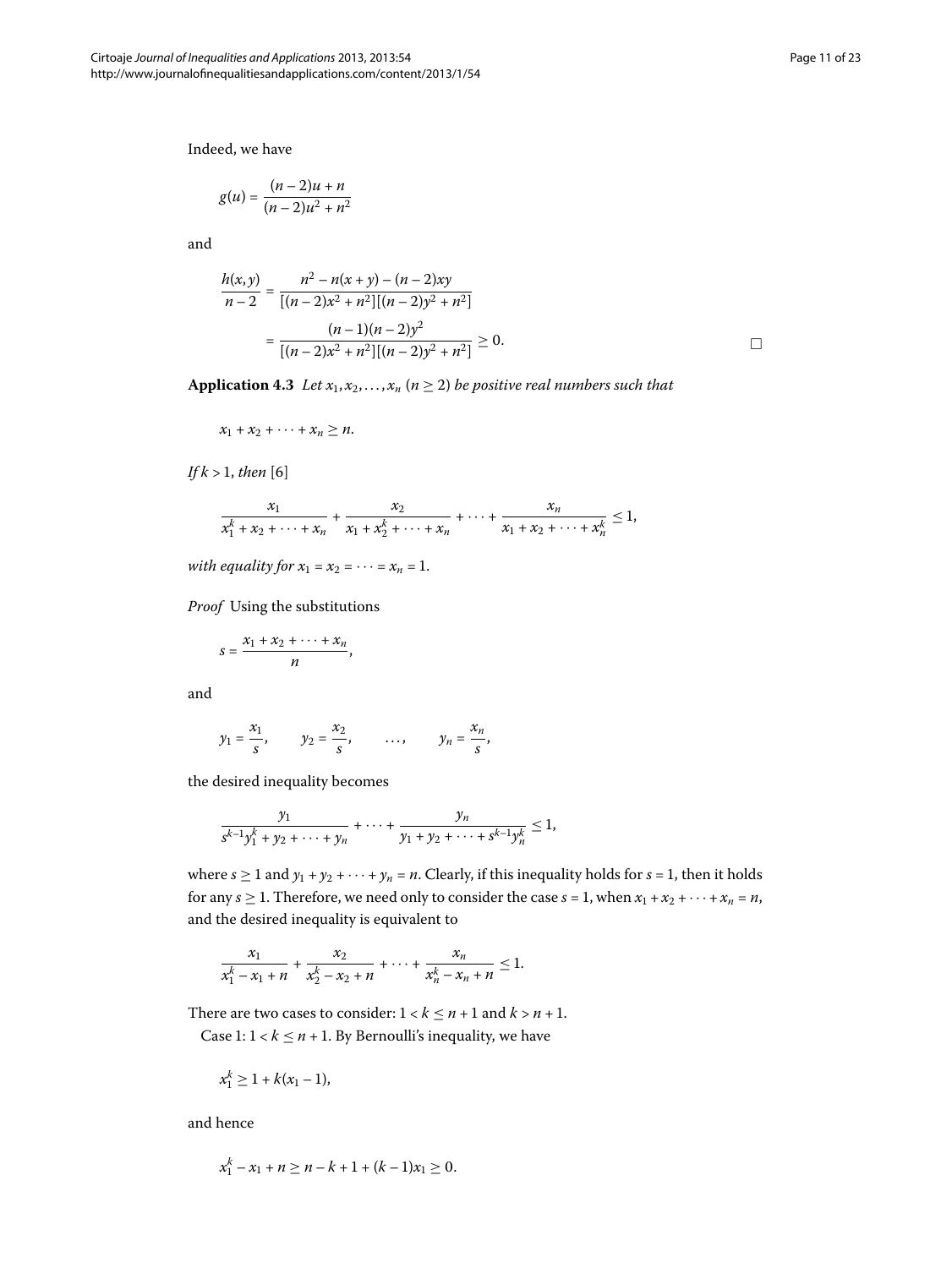Consequently, it suffices to prove that

$$
\sum_{i=1}^n \frac{x_i}{n-k+1+(k-1)x_i} \leq 1.
$$

For  $k = n + 1$ , this inequality is an equality. Otherwise, for  $1 < k < n + 1$ , we rewrite the inequality as

$$
\sum_{i=1}^n \frac{1}{n-k+1+(k-1)x_i} \ge 1,
$$

which follows from the AM-HM inequality as follows:

$$
\sum_{i=1}^{n} \frac{1}{n-k+1+(k-1)x_i} \ge \frac{n^2}{\sum_{i=1}^{n} [n-k+1+(k-1)x_i]} = 1.
$$

Case  $2: k > n + 1$ . Write the desired inequality as

$$
f(x_1)+f(x_2)+\cdots+f(x_n)\geq nf(s),
$$

where

$$
s = 1,
$$
  

$$
f(u) = \frac{-u}{u^k - u + n}, \quad u \in \mathbb{I} = (0, n).
$$

We have

$$
f'(u) = \frac{(k-1)u^k - n}{(u^k - u + n)^2}
$$

and

$$
f''(u) = \frac{f_1(u)}{(u^k - u + n)^3},
$$

where

$$
f_1(u) = k(k-1)u^{k-1}(u^k - u + n) - 2(ku^{k-1} - 1)[(k-1)u^k - n].
$$

From the expression of  $f'$  , it follows that  $f$  is decreasing on  $(0,s_0]$  and increasing on  $[s_0,n),$ where

$$
s_0=\left(\frac{n}{k-1}\right)^{1/k}<1.
$$

On the other hand, for  $u \in [s_0, s]$ , we have

$$
(k-1)u^k - n \ge (k-1)s_0^k - n = 0,
$$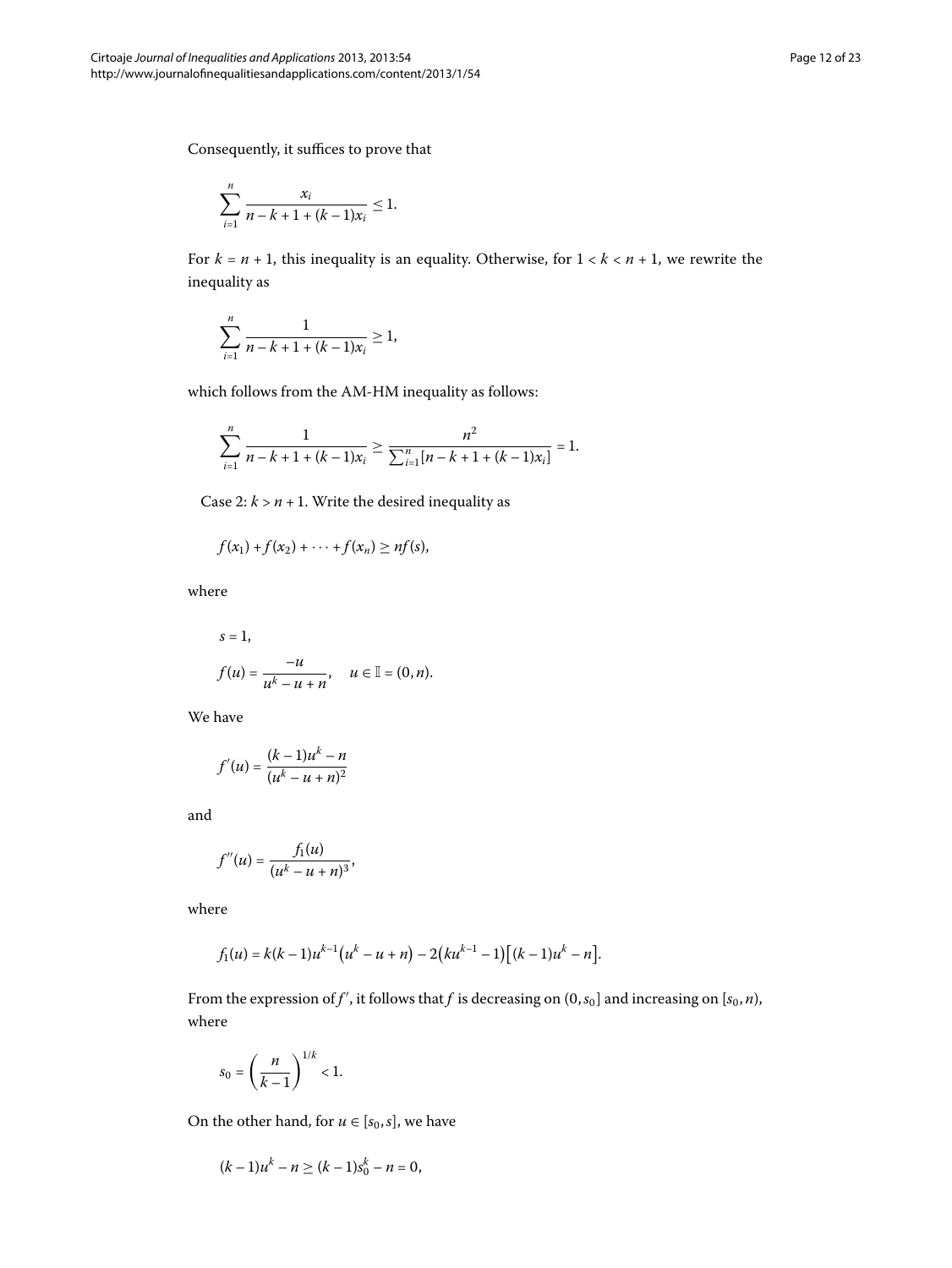and hence

$$
f_1(u) \ge k(k-1)u^{k-1}(u^k - u + n) - 2ku^{k-1}[(k-1)u^k - n]
$$
  
=  $ku^{k-1}[-(k-1)(u^k + u) + n(k+1)]$   
 $\ge ku^{k-1}[-2(k-1) + 2(k+1)] = 4ku^{k-1} > 0.$ 

Thus,  $f''(u) > 0$ , and hence f is convex on  $[s_0, s]$ . By PCF-Theorem and Remark 2.3, we need to show that  $f(x) + (n-1)f(y) \ge nf(1)$  for all positive *x*, *y* which satisfy  $x \ge 1 \ge y > 0$  and  $x + (n-1)y = n$ . Consider the nontrivial case where  $x > 1 > y > 0$  and write the inequality  $f(x) + (n-1)f(y) \ge nf(1)$  as follows:

$$
\frac{x}{x^k - x - n} + \frac{(n-1)y}{y^k - y + n} \le 1,
$$
  

$$
x^k - x + n \ge \frac{x(y^k - y + n)}{y^k - ny + n},
$$
  

$$
x^k - x \ge \frac{(n-1)y(y - y^k)}{y^k - ny + n}.
$$

Since  $y < 1$  and  $y^k - ny + n > y^k - y + 1 > 0$ , it suffices to show that

$$
x^{k} - x \ge \frac{(n-1)(y - y^{k})}{y^{k} - y + 1},
$$

which is equivalent to

$$
h(x) \ge \frac{y - y^{k}}{(1 - y)(y^{k} - y + 1)},
$$

where

$$
h(x)=\frac{x^k-x}{x-1}.
$$

By the weighted AM-GM inequality, we have

$$
h'(x) = \frac{(k-1)x^{k} + 1 - kx^{k-1}}{(x-1)^{2}} > 0,
$$

and hence *h* is strictly increasing. Since  $x - 1 = (n - 1)(1 - y) \ge 1 - y$ , we get

$$
h(x) \ge h(2 - y) = \frac{(2 - y)^{k} - 2 + y}{1 - y}.
$$

Thus, it suffices to show that

$$
(2-y)^{k}-2+y \geq \frac{y-y^{k}}{y^{k}-y+1}.
$$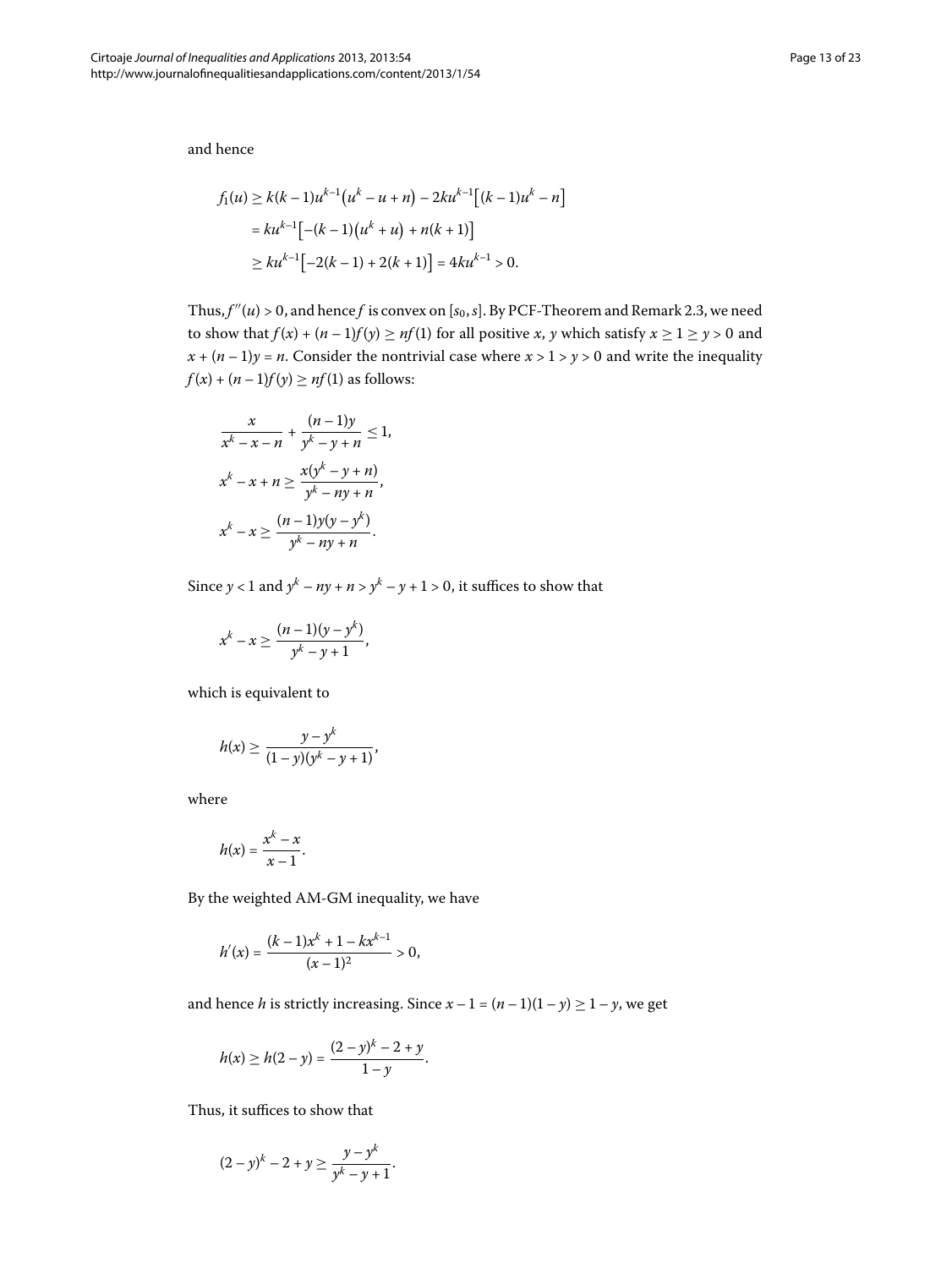Putting  $1 - y = t$ ,  $0 < t < 1$ , we write this inequality as

$$
(2 - y)^{k} - 1 + y \ge \frac{1}{y^{k} - y + 1},
$$
  
\n
$$
(1 + t)^{k} - t \ge \frac{1}{(1 - t)^{k} + t},
$$
  
\n
$$
(1 - t^{2})^{k} + t(1 + t)^{k} \ge 1 + t^{2} + t(1 - t)^{k}.
$$

By Bernoulli's inequality,

$$
(1-t^2)^k + t(1+t)^k > 1 - kt^2 + t(1+kt) = 1+t.
$$

So, we only need to show that  $t(1-t) \ge t(1-t)^k$ , which is clearly true.

**Application 4.4** *Let*  $x_1, x_2, ..., x_n$  ( $n \ge 2$ ) *be positive real numbers such that* 

$$
x_1 + x_2 + \cdots + x_n = n.
$$

*If*  $0 < k \leq \frac{n}{n-1}$ , then [\[](#page-22-5)6]

$$
x_1^{k/x_1} + x_2^{k/x_2} + \cdots + x_n^{k/x_n} \le n
$$

*with equality for*  $x_1 = x_2 = \cdots = x_n = 1$ .

*Proof* According to the power mean inequality, we have

$$
\left(\frac{x_1^{p/x_1} + x_2^{p/x_2} + \dots + x_n^{p/x_n}}{n}\right)^{1/p} \ge \left(\frac{x_1^{q/x_1} + x_2^{q/x_2} + \dots + x_n^{q/x_n}}{n}\right)^{1/q}
$$

for all  $p \geq q > 0$ . Thus, it suffices to prove the desired inequality for

$$
k=\frac{n}{n-1}, \quad 1 < k \leq 2.
$$

Rewrite the desired inequality as

$$
f(x_1)+f(x_2)+\cdots+f(x_n)\geq nf(s),
$$

where

$$
s = 1,
$$
  

$$
f(u) = -u^{k/u}, \quad u \in \mathbb{I} = (0, n).
$$

We have

$$
f'(u) = ku^{\frac{k}{u}-2}(\ln u - 1),
$$
  

$$
f''(u) = ku^{\frac{k}{u}-4}[u + (1 - \ln u)(2u - k + k \ln u)].
$$

 $\Box$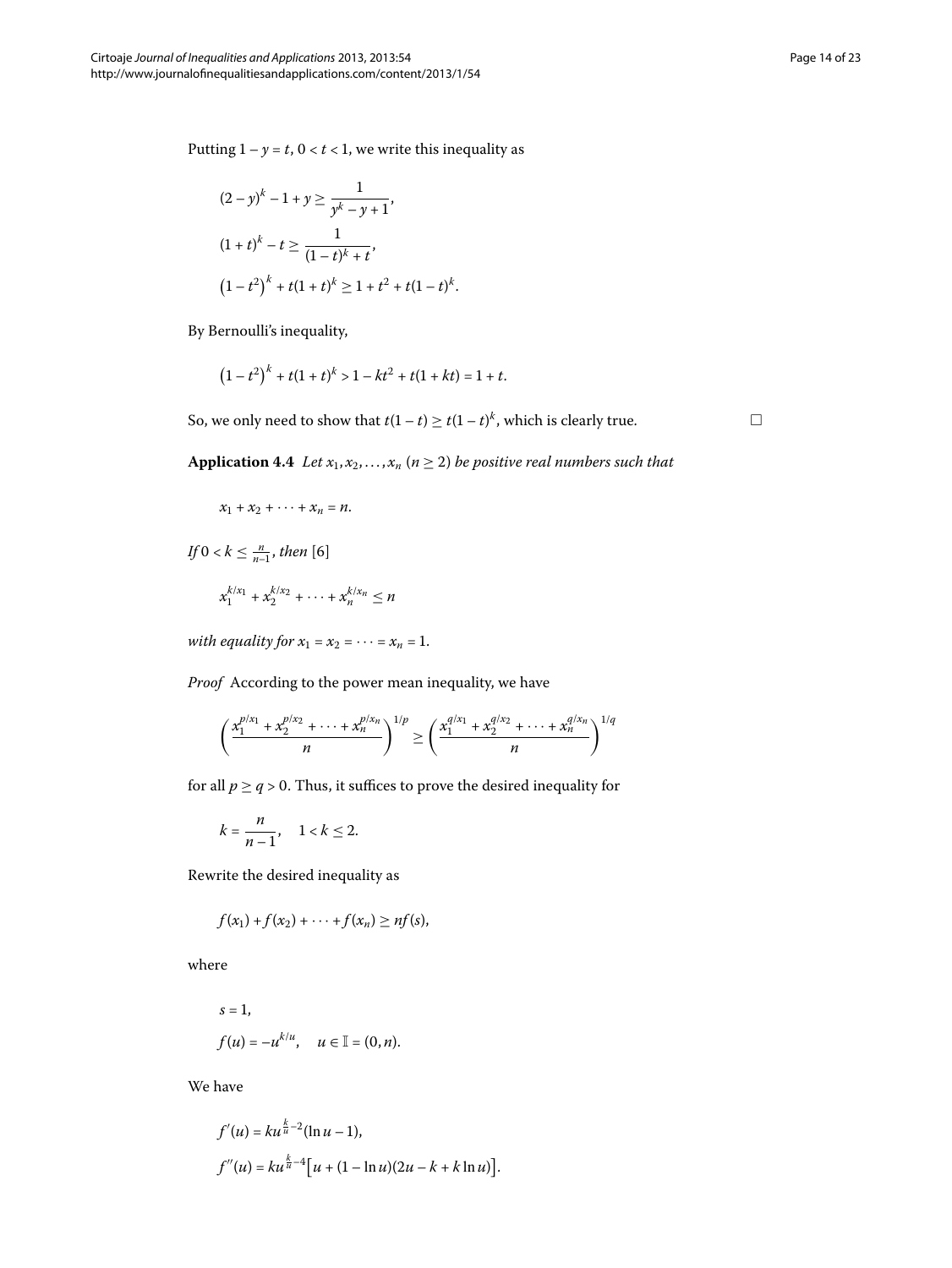From the expression of  $f'$  , it follows that  $f$  is decreasing on  $(0, s_0]$  and increasing on  $[s_0, n)$ , where

$$
s_0=e.
$$

In addition, we claim that *f* is convex on [ $s$ , $s$ <sub>0</sub>]. Indeed, since  $1 - \ln u \ge 0$  and

$$
2u-k+k\ln u\geq 2-k\geq 0,
$$

we have  $f'' > 0$  for  $u \in [s, s_0]$ . Therefore, by PCF-Theorem and Remark 2.3, we only need to show that

$$
x^{k/x} + (n-1)y^{k/y} \le n
$$

for  $0 < x \le 1 \le y$  and  $x + (n-1)y = n$ . We have

$$
\frac{k}{x} \ge k > 1.
$$

Also, from

$$
\frac{k}{y} = \frac{n}{(n-1)y} > \frac{n}{x + (n-1)y} = 1, \quad \frac{k}{y} \le \frac{2}{y} \le 2,
$$

we get

$$
0 < \frac{k}{y} - 1 \le 1.
$$

Therefore, by Bernoulli's inequality, we have

$$
x^{k/x} + (n-1)y^{k/y} - n
$$
  
=  $\frac{1}{(\frac{1}{x})^{k/x}} + (n-1)y \cdot y^{k/y-1} - n$   
 $\leq \frac{1}{1 + \frac{k}{x}(\frac{1}{x} - 1)} + (n-1)y \left[ 1 + \left( \frac{k}{y} - 1 \right) (y - 1) \right] - n$   
=  $\frac{x^2}{x^2 - kx + k} - (k-1)x^2 - (2 - k)x$   
=  $\frac{-(x-1)^2[(k-1)x + k(2-k)]}{x^2 - kx + k} \leq 0.$ 

**Application 4.5** If a, b, c are positive real numbers such that abc = 1, then

$$
\frac{1-a}{17+4a+6a^2} + \frac{1-b}{17+4b+6b^2} + \frac{1-c}{17+4c+6c^2} \ge 0,
$$

*with equality for*  $a = b = c = 1$  *and also for*  $8a = b = c = 2$  (*or any cyclic permutation*).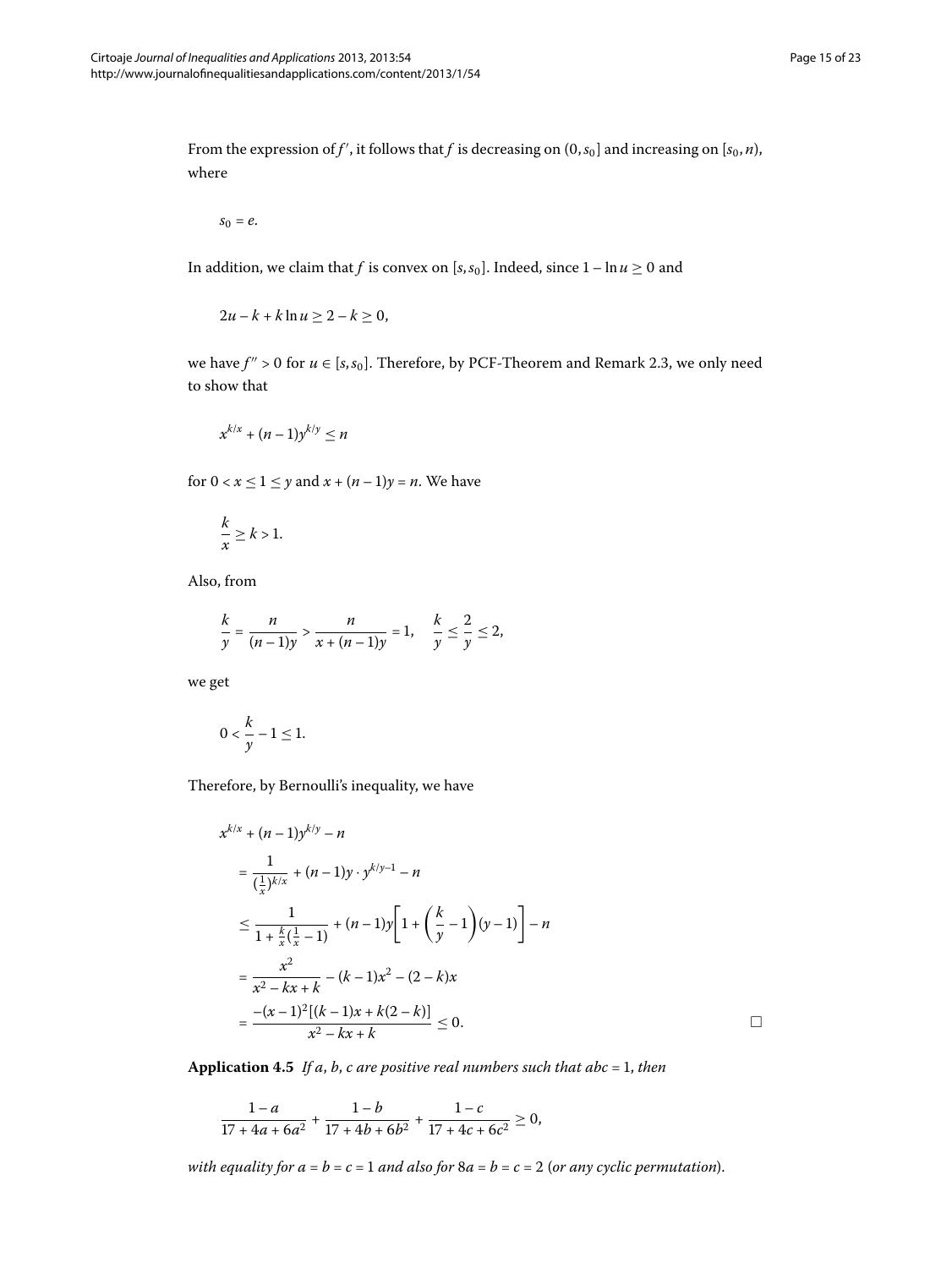*Proof* Write the desired inequality as

$$
g(a) + g(b) + g(c) \geq 3g(r),
$$

where  $r = 1$  and

$$
g(t)=\frac{1-t}{1+pt+qt^2},\quad t\in\mathbb{I}=(0,\infty),
$$

where  $p = \frac{4}{17}$ ,  $q = \frac{6}{17}$ . From

$$
g'(t) = \frac{qt^2 - 2qt - p - 1}{(1 + pt + qt^2)^2},
$$

it follows that *g* is decreasing on (0, $r_0$ ) and increasing on [ $r_0$ ,  $\infty$ ), where

$$
r_0=1+\sqrt{1+\frac{p+1}{q}}>1.
$$

We have

$$
f(u) = g(e^{u}) = \frac{1 - e^{u}}{1 + pe^{u} + qe^{2u}},
$$

$$
f''(u) = \frac{t \cdot h(t)}{(1 + pt + qt^{2})^{3}},
$$

where

$$
t = e^u
$$
,  $h(t) = -q^2t^4 + q(p+4q)t^3 + 3q(p+2)t^2 + (p-4q+p^2)t - p-1$ .

We will show that  $h(t) > 0$  for  $t \in [r, r_0]$ , and hence *f* is convex for

$$
e^{u} \in [r, r_{0}] = \left[1, 1 + \sqrt{1 + \frac{p+1}{q}}\right].
$$

We have

$$
h'(t) = -4q^{2}t^{3} + 3q(p+4q)t^{2} + 6q(p+2)t + p - 4q + p^{2},
$$
  

$$
h''(t) = 6q[-2qt^{2} + (p+4q)t + p + 2].
$$

Since

$$
h''(t) = 6q[2(-qt^2+2qt+p+1)+p(t-1)] \ge 12q(-qt^2+2qt+p+1) \ge 0,
$$

*h* (*t*) is increasing,

$$
h'(t) \ge h'(1) = p^2 + 9pq + 8q^2 + p + 8q > 0,
$$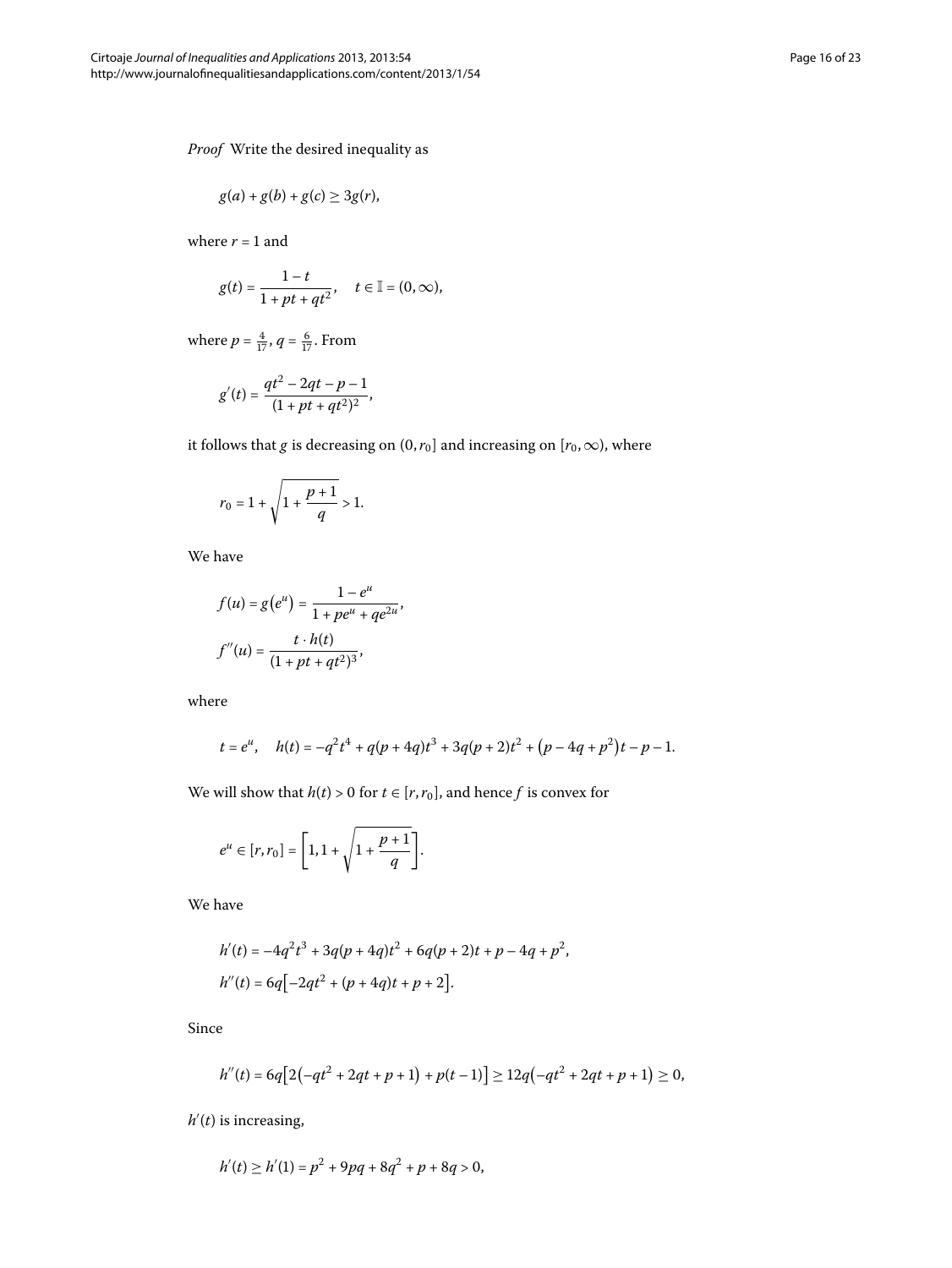*h* is increasing, and hence

$$
h(t) \ge h(1) = p^2 + 4pq + 3q^2 + 2q - 1 = (p + 2q)^2 - (q - 1)^2
$$

$$
= (p + q + 1)(p + 3q - 1) > 0.
$$

By PCF-Corollary, we only need to prove that  $g(a) + 2g(b) \ge 3g(1)$  for  $ab^2 = 1$ ; that is,

$$
\frac{1-a}{1+pa+qa^2} + \frac{2(1-b)}{1+pb+qb^2} \ge 0,
$$

$$
\frac{b^2(b^2-1)}{b^4 + pb^2 + q} + \frac{2(1-b)}{1 + pb + qb^2} \ge 0,
$$
  
 
$$
pA + qB \ge C,
$$

where

$$
A = b2(b-1)2(b+2),
$$
  
\n
$$
B = (b-1)2(b4 + 2b3 + 2b2 + 2b + 2),
$$
  
\n
$$
C = b2(b-1)2(2b+1).
$$

Indeed, we have

$$
17(pA + qB - C) = 3(b-1)^{2}(b-2)^{2}(2b^{2} + 2b + 1) \ge 0.
$$

**Application 4.6** If a, b, c are positive real numbers such that abc = 1, then [\[](#page-22-5)6]

$$
\frac{7-6a}{2+a^2} + \frac{7-6b}{2+b^2} + \frac{7-6c}{2+c^2} \ge 1,
$$

*with equality for*  $a = b = c = 1$  *and also for*  $8a = b = c = 2$  (*or any cyclic permutation*).

*Proof* Write the desired inequality as

$$
g(a) + g(b) + g(c) \geq 3g(r),
$$

where  $r = 1$  and

$$
g(t) = \frac{7-6t}{2+t^2}, \quad t \in \mathbb{I} = (0, \infty).
$$

From

$$
g'(t) = \frac{2(3t+2)(t-3)}{(2+t^2)^2},
$$

it follows that *g* is decreasing on  $(0, r_0]$  and increasing on  $[r_0, \infty)$ , where

$$
r_0=3.
$$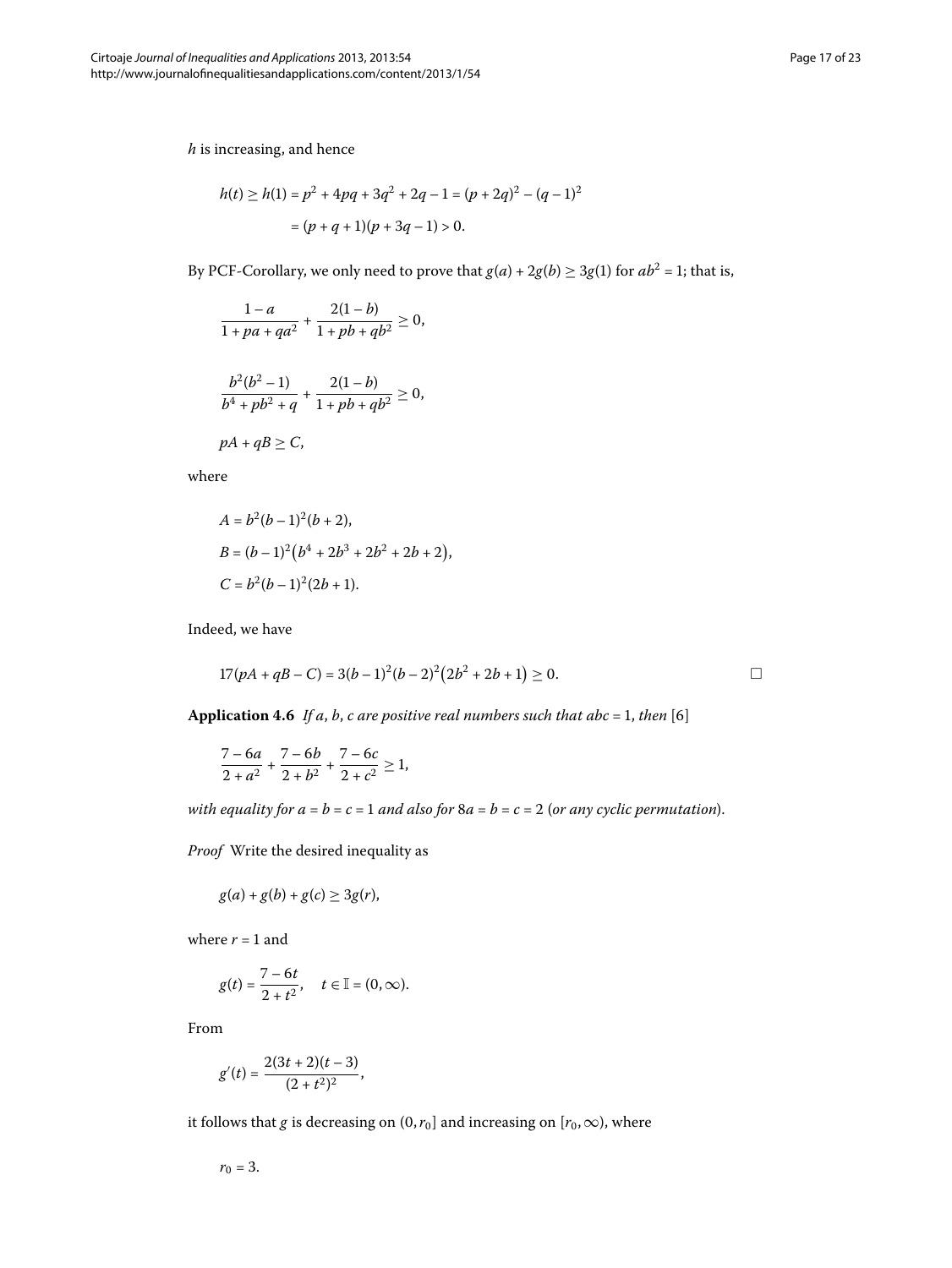We have

$$
f(u) = g(e^{u}) = \frac{7 - 6e^{u}}{2 + e^{2u}},
$$

$$
f''(u) = \frac{2t \cdot h(t)}{(2 + t^{2})^{3}},
$$

where

$$
t = e^u
$$
,  $h(t) = -3t^4 + 14t^3 + 36t^2 - 28t - 12$ .

We will show that  $h(t) > 0$  for  $t \in [r, r_0]$ , and hence *f* is convex for

$$
e^u \in [r, r_0] = [1, 3].
$$

We have

$$
h(t) = 3(t2 - 1)(9 - t2) + 14t3 + 6t2 - 28t + 15
$$
  
= 3(t<sup>2</sup> - 1)(9 - t<sup>2</sup>) + 14t<sup>2</sup>(t - 1) + 14(t - 1)<sup>2</sup> + 6t<sup>2</sup> + 1 > 0.

By PCF-Corollary, we only need to prove that  $g(a) + 2g(b) \ge 3g(1)$  for  $ab^2 = 1$ ; that is,

$$
\frac{7-6a}{2+a^2} + \frac{2(7-6b)}{2+b^2} \ge 1,
$$
  
\n
$$
\frac{b^2(7b^2-6)}{2b^4+1} + \frac{2(7-6b)}{2+b^2} \ge 1,
$$
  
\n
$$
(b-1)^2(b-2)^2(5b^2+6b+3) \ge 0.
$$

Since the last inequality is true, the proof is completed.

 $\Box$ 

**Application 4.7** Let a, b, c be positive real numbers such that abc = 1. If

$$
k \in \left[\frac{-13}{3\sqrt{3}}, \frac{13}{3\sqrt{3}}\right],
$$

 $then [6]$ 

$$
\frac{a+k}{a^2+1}+\frac{b+k}{b^2+1}+\frac{c+k}{c^2+1}\leq \frac{3(1+k)}{2},
$$

with equality for  $a = b = c = 1$ . If  $k = \frac{13}{3\sqrt{3}}$ , then the equality holds also for  $a = 7 + 4\sqrt{3}$ and  $b = c = 2 - \sqrt{3}$  (or any cyclic permutation). If  $k = \frac{-13}{3\sqrt{3}}$ , then the equality holds also for  $a = 7 - 4\sqrt{3}$  and  $b = c = 2 + \sqrt{3}$  (or any cyclic permutation).

*Proof* The desired inequality is equivalent to

$$
\sum \frac{(a-1)^2}{a^2+1} \ge k \left( \sum \frac{2}{a^2+1} - 3 \right).
$$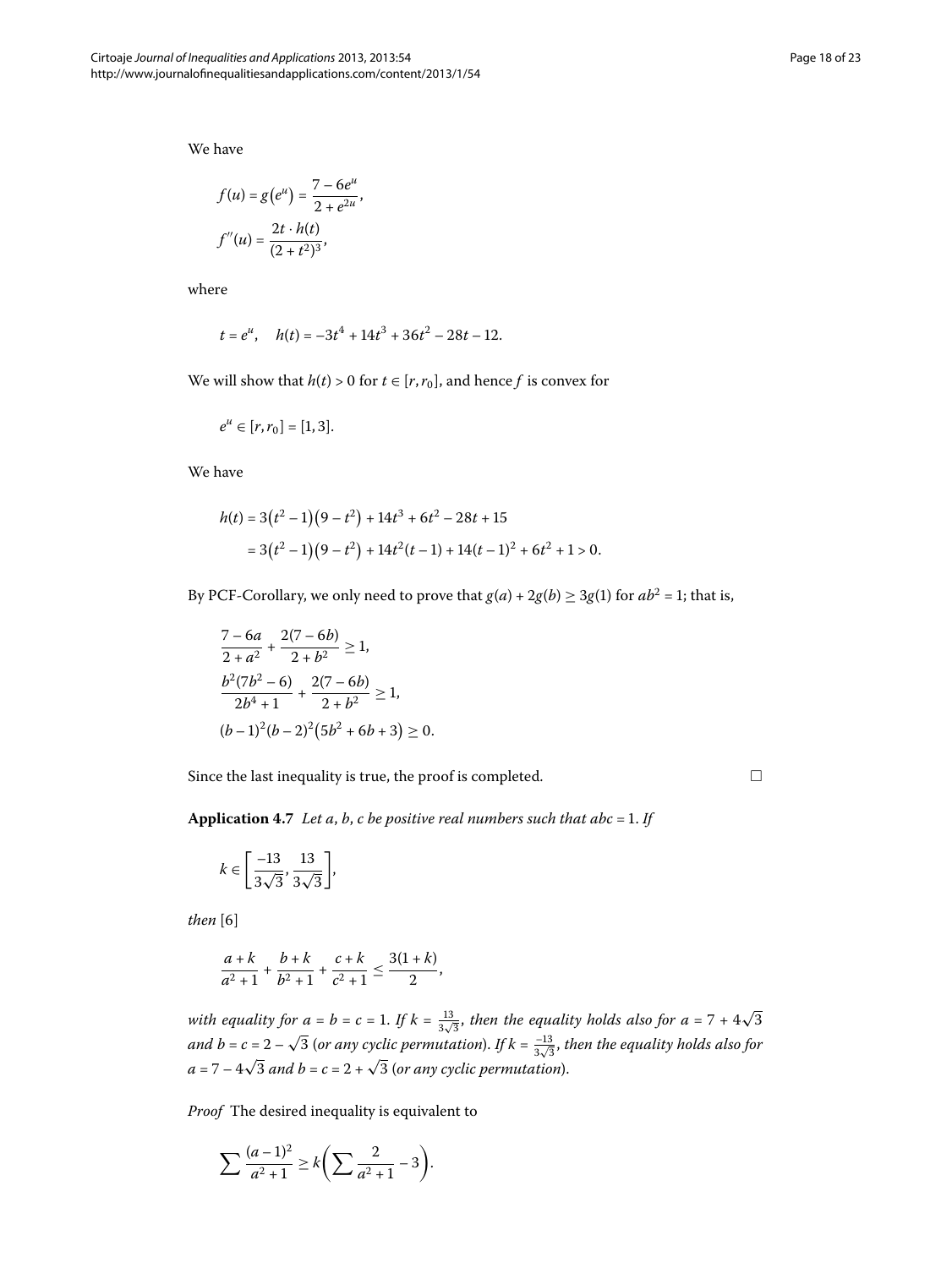Thus, it suffices to prove this inequality for only  $|k| = \frac{13}{3\sqrt{3}}$ . On the other hand, replacing *a*,  $b, c$  by  $1/a, 1/b, 1/c$ , the inequality becomes

$$
\sum \frac{(a-1)^2}{a^2+1} \ge k \bigg(3-\sum \frac{2}{a^2+1}\bigg).
$$

Thus, we only need to prove the desired inequality for  $k = \frac{13}{3\sqrt{3}}$ . Write this inequality as

$$
g(a) + g(b) + g(c) \geq 3g(r),
$$

where  $r = 1$  and

$$
g(t) = \frac{-t - k}{t^2 + 1}, \quad t \in \mathbb{I} = (0, \infty).
$$

From

$$
g'(t) = \frac{t^2 + 2kt - 1}{(t^2 + 1)^2},
$$

it follows that *g* is decreasing on (0,  $r_0$ ) and increasing on [ $r_0$ ,  $\infty$ ), where

$$
r_0=\frac{\sqrt{3}}{9}.
$$

We have

$$
f(u) = g(e^{u}) = \frac{-e^{u} - k}{e^{2u} + 1},
$$

$$
f''(u) = \frac{t \cdot h(t)}{(t^{2} + 1)^{3}},
$$

where

$$
t = e^u
$$
,  $h(t) = -t^4 - 4kt^3 + 6t^2 + 4kt - 1$ .

We will show that  $h(t) > 0$  for  $t \in [r_0, r]$ , and hence *f* is convex for

$$
e^u \in [r_0, r] = \left[\frac{\sqrt{3}}{9}, 1\right].
$$

Indeed, since

$$
4kt = \frac{52t}{3\sqrt{3}} = \frac{52}{27} > 1,
$$

we have

$$
h(t) = -t^4 + 6t^2 - 1 + 4kt(1 - t^2) \ge -t^4 + 6t^2 - 1 + (1 - t^2) = t^2(5 - t^2) > 0.
$$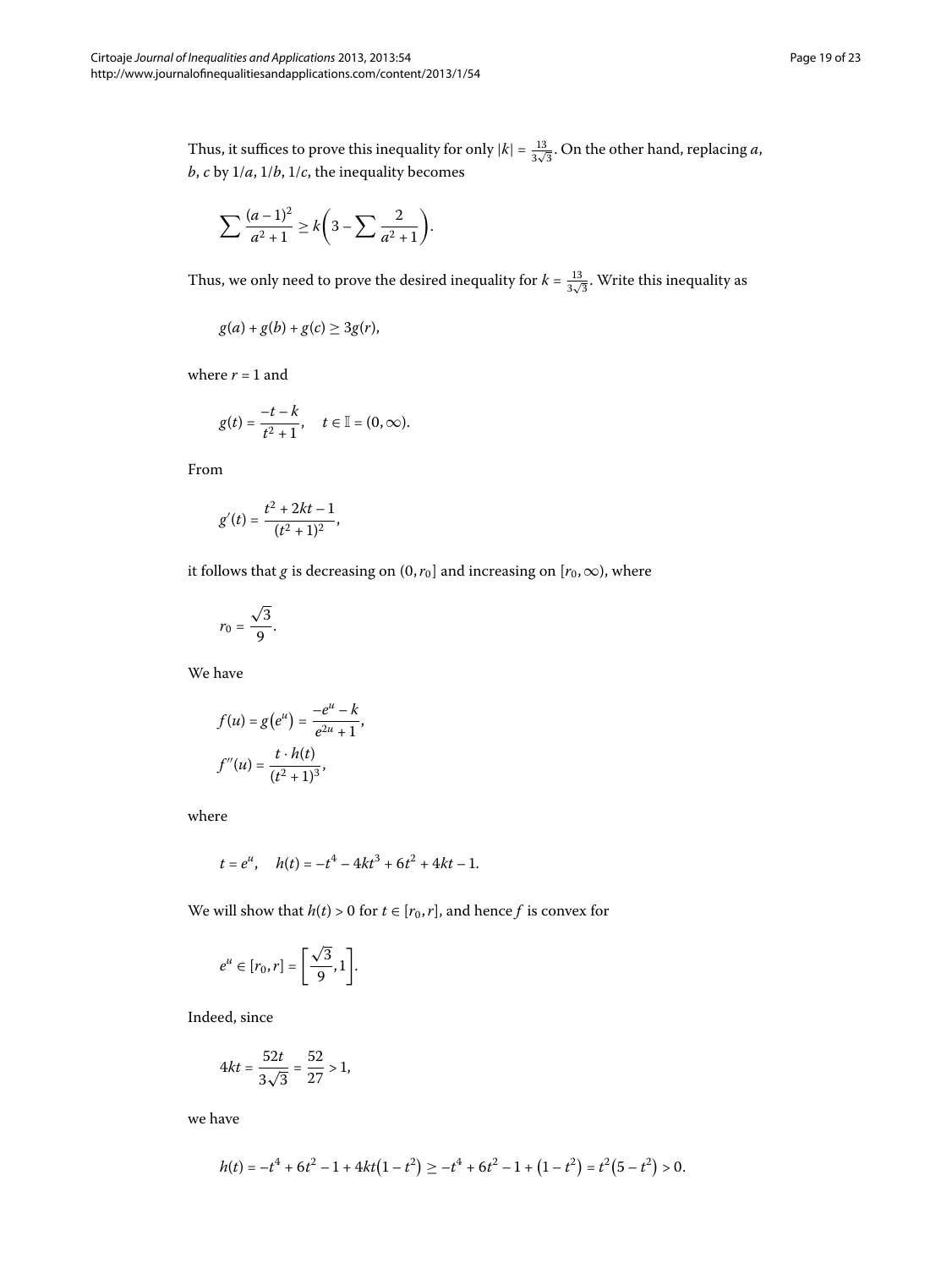By PCF-Corollary, we only need to prove that  $g(a) + 2g(b) \ge 3g(1)$  for  $ab^2 = 1$ ; that is,

$$
\frac{a+k}{a^2+1} + \frac{2(b+k)}{b^2+1} \le \frac{3(1+k)}{2},
$$
  
\n
$$
\frac{b^2(kb^2+1)}{b^4+1} + \frac{2(b+k)}{b^2+1} \le \frac{3(1+k)}{2},
$$
  
\n
$$
3b^6 - 4b^5 + b^4 + b^2 - 4b + 3 - k(1-b^2)^3 \ge 0,
$$
  
\n
$$
(b-1)^2[(3+k)b^4 + 2(1+k)b^3 + 2b^2 + 2(1-k)b + 3 - k] \ge 0,
$$
  
\n
$$
(b-1)^2(b-2+\sqrt{3})^2[(27+13\sqrt{3})b^2 + 24(2+\sqrt{3})b + 33 + 17\sqrt{3}] \ge 0.
$$

The last inequality is clearly true, and the proof is completed.

 $\Box$ 

**Application 4.8** *If a, b, c are positive real numbers and*  $0 < k \le 2 + 2\sqrt{2}$ *, then* [\[](#page-22-5)6]

$$
\frac{a^3}{ka^2 + bc} + \frac{b^3}{kb^2 + ca} + \frac{c^3}{kc^2 + ab} \ge \frac{a+b+c}{k+1},
$$

*with equality for a = b = c = 1. If k = 2 + 2* $\sqrt{2}$ *, then the equality holds also for*  $\frac{a}{\sqrt{2}}$  *= b = c (or any cyclic permutation*).

*Proof* For  $k < 2 + 2\sqrt{2}$ , the proof is similar to the one of the main case  $k = 2 + 2\sqrt{2}$ . For this reason, we consider further only the case where

$$
k=2+2\sqrt{2}.
$$

Due to homogeneity, we may assume that  $abc = 1$ . On this hypothesis,

$$
\sum \frac{a^3}{ka^2 + bc} - \frac{1}{k+1} \sum a = \sum \left( \frac{a^4}{ka^3 + 1} - \frac{a}{k+1} \right) = \frac{1}{k+1} \sum \frac{a^4 - a}{ka^3 + 1}.
$$

Thus, we can write the inequality as

$$
g(a) + g(b) + g(c) \geq 3g(r),
$$

where  $r = 1$  and

$$
g(t) = \frac{t^4 - t}{kt^3 + 1}
$$
,  $t \in \mathbb{I} = (0, \infty)$ .

From

$$
g'(t) = \frac{kt^6 + 2(k+2)t^3 - 1}{(kt^3 + 1)^2},
$$

it follows that *g* is decreasing on  $(0, r_0]$  and increasing on  $[r_0, \infty)$ , where

$$
r_0 = \sqrt[3]{\frac{-k - 2 + \sqrt{(k+1)(k+4)}}{k}} \approx 0.4149.
$$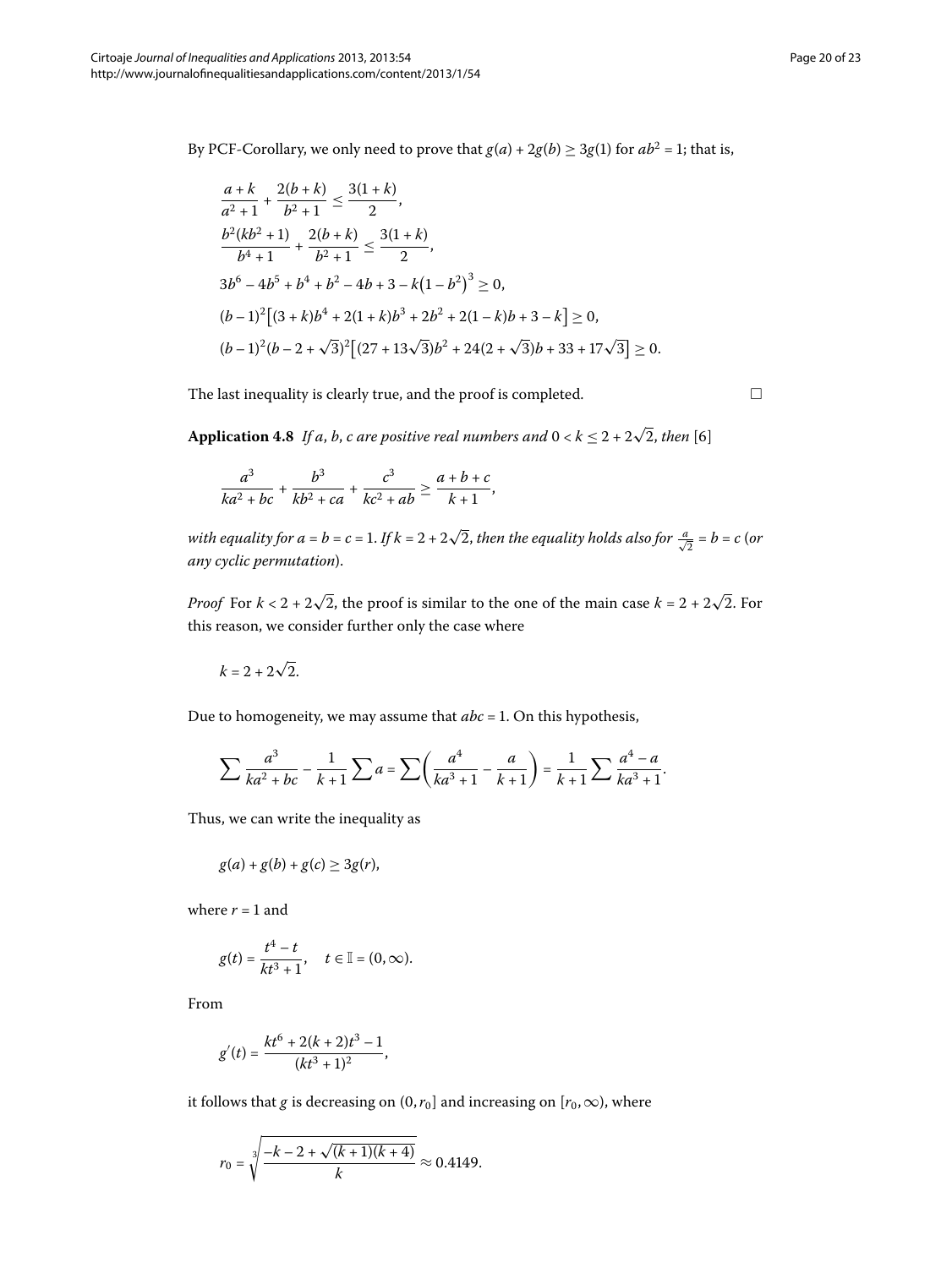We have

$$
f(u) = g(e^{u}) = \frac{e^{4u} - e^{u}}{ke^{3u} + 1},
$$

$$
f''(u) = \frac{t \cdot h(t)}{(kt^{3} + 1)^{3}},
$$

where

$$
t = e^u
$$
,  $h(t) = k^2 t^9 - k(4k+1)t^6 + (13k+16)t^3 - 1$ .

We have  $h(t) \ge 0$  for  $t \in [t_1, t_2]$ , where  $t_1 \approx 0.2345$  and  $t_2 \approx 1.02$ . Since

$$
[r_0,r]\subset [t_1,t_2],
$$

*f* is convex for  $e^u \in [r_0, r]$ . Then, by PCF-Corollary, it suffices to show that  $g(a) + 2g(b) \ge$  $3g(1)$  for  $ab^2 = 1$ . This is true if the original inequality holds for  $b = c = 1$ . Thus, we need to show that

$$
\frac{a^3}{ka^2+1} + \frac{2}{a+k} \ge \frac{a+2}{k+1},
$$

which is equivalent to the obvious inequality

$$
(a-1)^2(a-\sqrt{2})^2 \ge 0.
$$

Application 4.9 If  $a_1$ ,  $a_2$ ,  $a_3$ ,  $a_4$ ,  $a_5$  are positive real numbers such that

$$
a_1a_2a_3a_4a_5=1,
$$

 $then [6]$ 

$$
\frac{1-a_1}{1+a_1^2} + \frac{1-a_2}{1+a_2^2} + \frac{1-a_3}{1+a_3^2} + \frac{1-a_4}{1+a_4^2} + \frac{1-a_5}{1+a_5^2} \ge 0,
$$

*with equality for*  $a_1 = a_2 = a_3 = a_4 = a_5 = 1$ .

*Proof* Write the inequality as

$$
g(a_1) + g(a_2) + g(a_3) + g(a_4) + g(a_5) \ge 3g(r),
$$

where  $r = 1$  and

$$
g(t) = \frac{1-t}{1+t^2}, \quad t \in \mathbb{I} = (0, \infty).
$$

From

$$
g'(t) = \frac{t^2 - 2t - 1}{(t^2 + 1)^2},
$$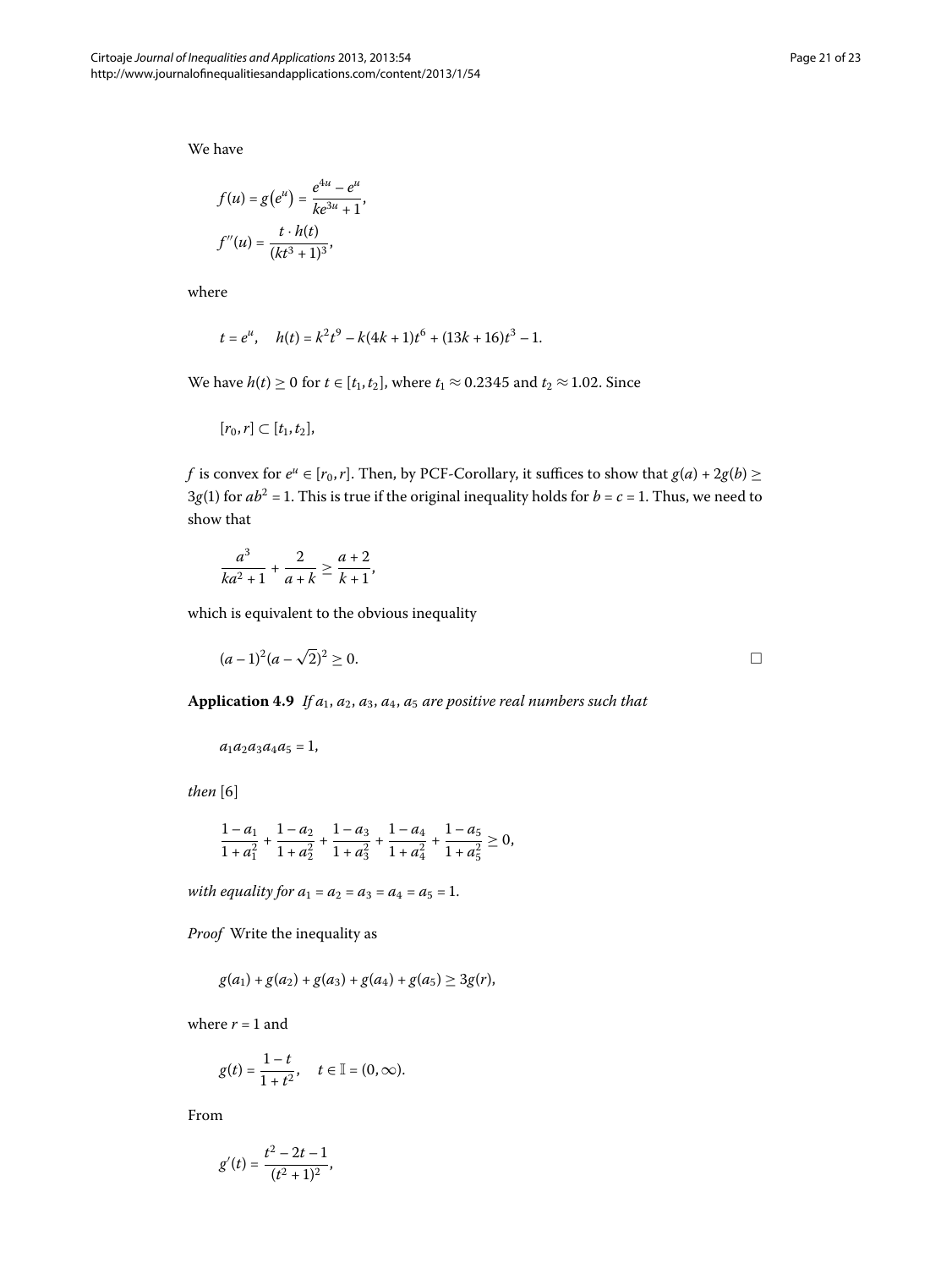it follows that *g* is decreasing on  $(0, r_0]$  and increasing on  $[r_0, \infty)$ , where

$$
r_0=1+\sqrt{2}.
$$

We have

$$
f(u) = g(e^{u}) = \frac{1 - e^{u}}{1 + e^{2u}},
$$

$$
f''(u) = \frac{t \cdot h(t)}{(t^{2} + 1)^{3}},
$$

where

$$
t = e^u
$$
,  $h(t) = -t^4 + 4t^3 + 6t^2 - 4t - 1$ .

We will show that  $h(t) > 0$  for  $t \in [r, r_0]$ , and hence *f* is convex for

$$
e^u \in [r, r_0] = [1, 1 + \sqrt{2}].
$$

Indeed,

$$
h(t) \ge -t^4 + 6t^2 - 1 = 8 - (3 - t^2)^2 \ge 4.
$$

By PCF-Corollary, we only need to prove that  $g(a) + 4g(b) \ge 5g(1)$  for  $ab^4 = 1$ ; that is,

$$
\frac{1-a}{1+a^2} + \frac{4(1-b)}{1+b^2} \ge 0,
$$
  
\n
$$
\frac{b^4(b^4-1)}{1+b^8} + \frac{4(1-b)}{1+b^2} \ge 0,
$$
  
\n
$$
1 + \frac{4(1-b)}{1+b^2} \ge \frac{1+b^4}{1+b^8}.
$$

Since

$$
\frac{1+b^4}{1+b^8} \le \frac{2}{1+b^4} \le \frac{4}{\left(1+b^2\right)^2},
$$

it suffices to show that

$$
1+\frac{4(1-b)}{1+b^2}\geq \frac{4}{(1+b^2)^2}.
$$

This inequality is equivalent to  $(1-b)^4 \ge 0$ , and the proof is completed.

 $\Box$ 

**Remark 4.1** The inequality

$$
\frac{1-a_1}{1+a_1^2} + \frac{1-a_2}{1+a_2^2} + \frac{1-a_3}{1+a_3^2} + \frac{1-a_4}{1+a_4^2} + \frac{1-a_5}{1+a_5^2} + \frac{1-a_6}{1+a_6^2} \ge 0
$$